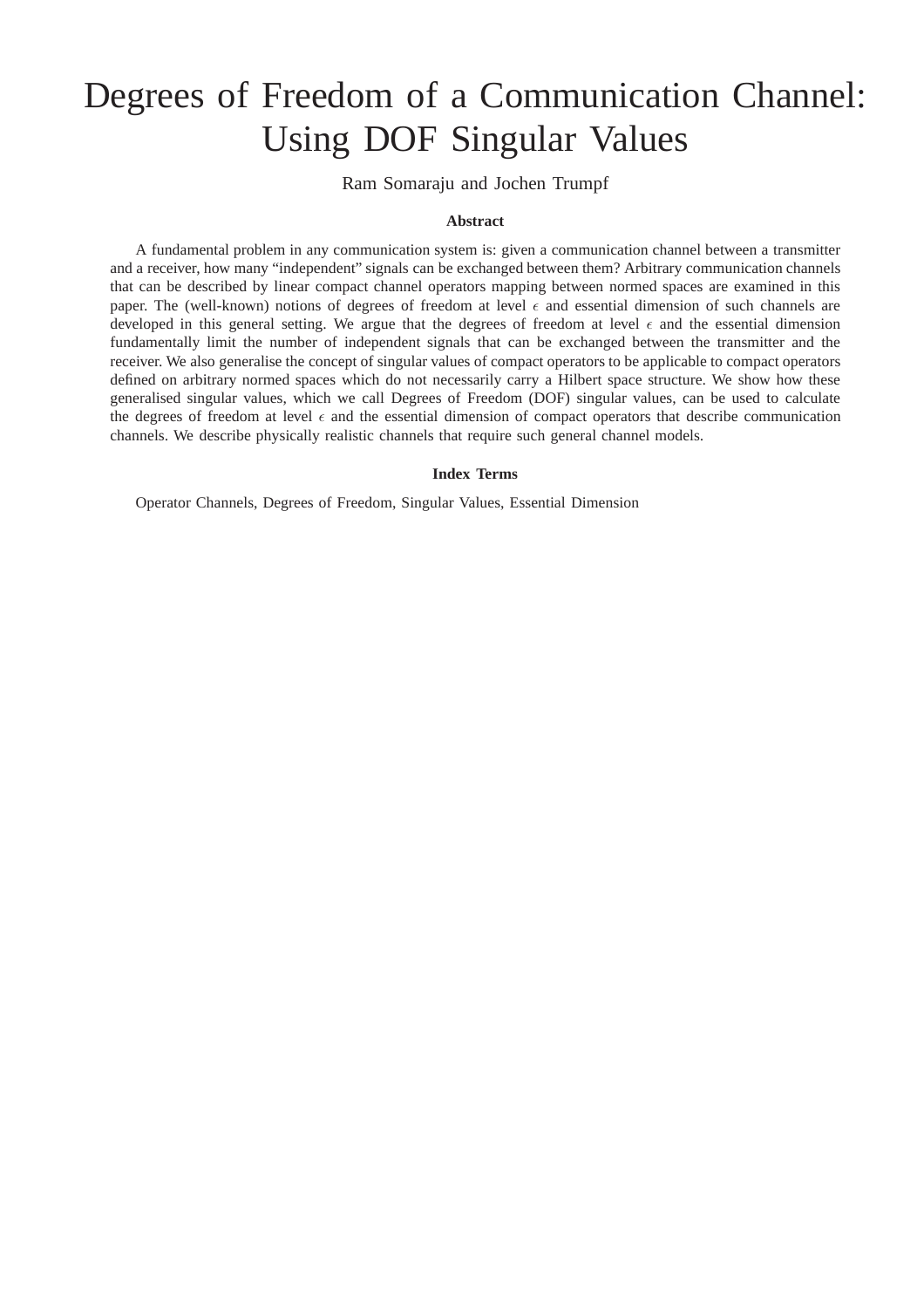## Degrees of Freedom of a Communication Channel: Using DOF Singular Values

## I. INTRODUCTION

The basic consideration in this paper can be stated as follows: given an arbitrary communication channel, is it possible to evaluate the number of independent subchannels or modes available for communication. Though this question is not generally examined explicitly, it plays an important role in various information theoretic problems.

A rigorous proof of Shannon's famous capacity result [1] for continuous-time band-limited white Gaussian noise channels requires a calculation of the number of approximately time-limited and band-limited subchannels (see e.g. [2, ch. 8] and [3,4]). This result can be generalised to dispersive/non-white Gaussian channels using the *water-filling* formula [1,2]. In order to use this formula, one needs to diagonalise the channel operator and allocate power to the different sub-channels or modes based on the singular values of the corresponding sub-channel. One therefore needs to calculate the modes and the power transferred (square of the singular values) on each one of these sub-channels to calculate the channel capacity.

The water-filling formula has been used extensively in order to calculate the capacity of channels that use different forms of diversity. In particular, the capacity of multiple-input multiple-output (MIMO) antenna systems has been calculated using this water-filling formula for various conditions imposed on the transmitting and the receiving antennas (see e.g. [5] and references therein). Water-filling type formulas have been used for other multi-access schemes such as OFDM-MIMO [6] and CDMA [7] (see also Tulino [8, sec 1.2] and references therein). More recently, several papers have examined the number of degrees of freedom<sup>1</sup> available in spatial channels [9]–[13]. Questions of this nature have also been studied in other contexts such as optics [14] and spatial sampling of electromagnetic waves [15,16].

Both types of results, the modes of communication used for the water-filling formula and the number of degrees of freedom of spatial channels use the singular value decomposition (SVD) theorem. One can use SVD to diagonalise the channel operator and the magnitude of the singular values determines the power transferred on each of the sub-channels. The magnitude of these singular values can therefore be used to calculate the number of degrees of freedom of the channel (see e.g. [9,12]). However, the SVD theorem is only applicable to compact operators defined on Hilbert spaces. An implicit and valid assumption that is used in these papers is that the operators describing the communication channels are defined on Hilbert spaces. These results can therefore not be generalised directly to communication systems that are modeled by operators defined on normed spaces that do not admit an inner product structure. There are several instances of practical channels that can not be modeled using operators defined on inner-product spaces (see Section II-A for examples). In this paper, we develop a general theory that enables one to evaluate the number of degrees of freedom of such systems.

We wish to examine if it is possible to evaluate the number of parallel sub-channels available in general communication systems that can be described using linear compact operators. Any communication channel is subject to various physical constraints such as noise at the receiver or finite power available for transmission. If the channel can be modeled via a linear compact operator, then these constraints ensure that only finitely many independent channels are available for communication. Roughly speaking, we call the number of such channels the number of degrees of freedom of the communication system (see Section III for a precise definition). Note that if the channel is modeled using a linear operator that is not compact then it will in fact have infinitely many parallel sub-channels, or some channels that can transfer an infinite amount of power (see Theorem 3.10 below and the discussion following it). It could hence be argued that the theory presented in this paper is the most general theory needed to model physically realistic channels.

We give novel definitions for the terms degrees of freedom and essential dimension in the following section. Even though these terms have been used interchangeably in the literature, we distinguish between the two. The essential dimension of a channel is useful for channels

<sup>1</sup>Note that other terms such as *modes of communication*, *essential dimension* etc. have been used instead of degrees of freedom in some of these papers.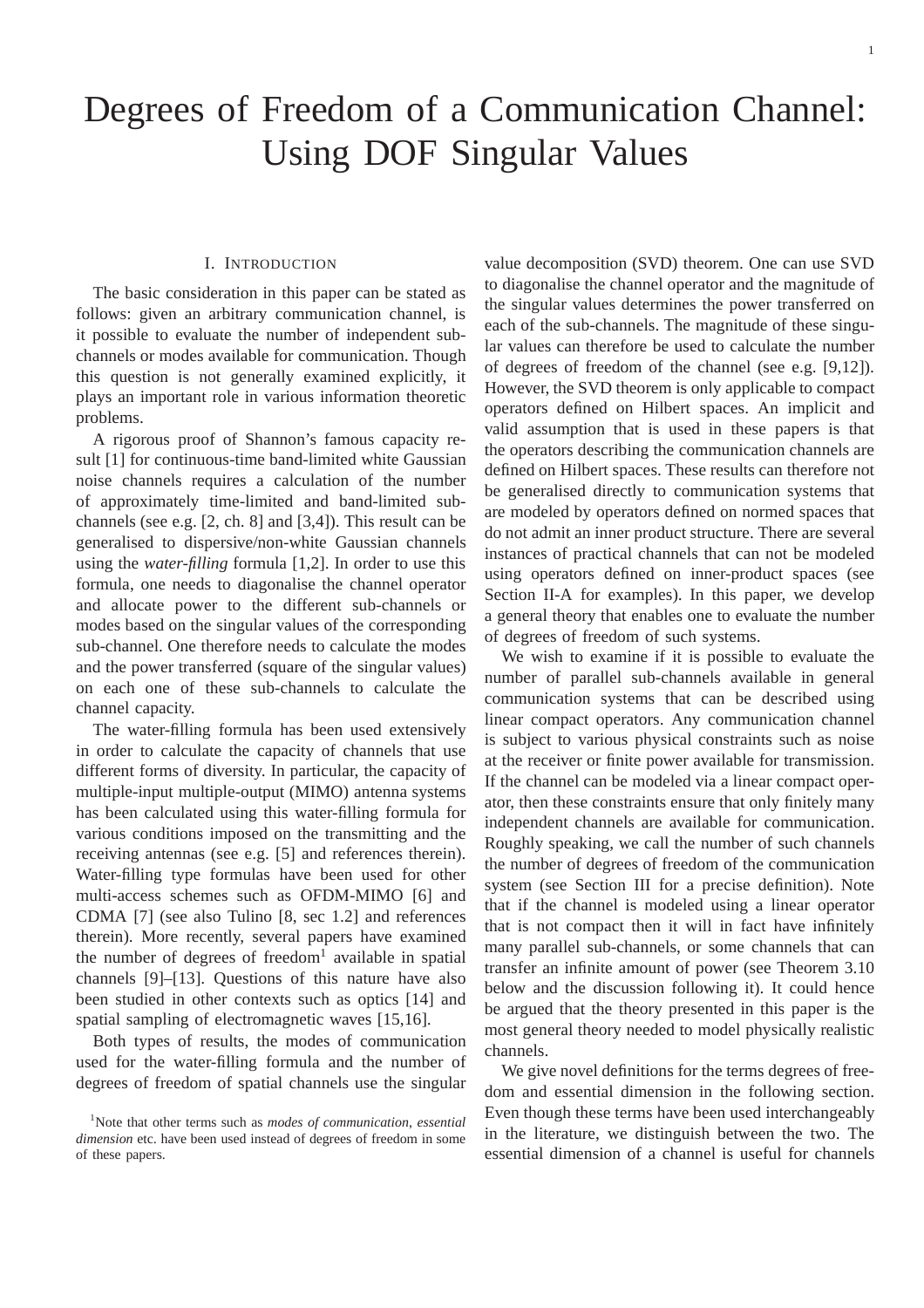that have numbers of degrees of freedom that are essentially independent of the receiver noise level (e.g. the time-width/band-width limited channels in Slepian's work [17]). Also, we generalise the notion of singular values to compact operators defined on normed spaces and explain how these generalised singular values, which we call Degrees of Freedom (DOF) singular values can be used to compute degrees of freedom and the essential dimension.

## *A. Channel Model*

We assume that a communication channel between a transmitter and a receiver can be modeled as follows. Let  $X$  be a linear vector space of functions that the transmitter can generate and let Y be a linear vector space of functions that the receiver can measure. We assume the existence of a linear operator  $T : X \to Y$ that maps each signal generated by a transmitter to a signal that a receiver can measure. We also assume that there is a norm  $\|\cdot\|_X$  on X and a norm  $\|\cdot\|_Y$  on Y. This model is very general and can be applied to various situations of practical relevance.

For instance, consider a MIMO communication system wherein the transmitter symbol waveform shape on each antenna is a raised cosine. In this case we can think of the space of transmitter functions  $X$  to be (more precisely, to be parametrised by) the *n*-dimensional complex space  $\mathbb{C}^n$  that determines the phase and amplitude of the raised cosine waveform on each antenna. Here  $n$  is the number of transmitting antennas. Also, we can think of the space of receiver functions as  $\mathbb{C}^m$ , where  $m$  is the number of receiving antennas.  $T$  in this context is a channel matrix, representing the linearized channel operator that depends on the scatterers in the environment.

Alternatively, consider a MIMO communication system in which the transmitter symbols are not fixed but can be any waveform of time. Suppose the symbol time is fixed to  $t_s$  seconds. In this case, we can think of the space of transmitter functions,  $X$ , as the space  $\mathcal{L}^2([0, t_s], \mathbb{C}^n)$  of  $\mathbb{C}^n$ -valued square integrable functions defined on  $[0, t_s]$ . Similarly, we can think of the space of receiver functions, Y, as the space  $\mathcal{L}^2([0,t_s],\mathbb{C}^m)$ . Again, T is the channel operator.

Irrespective of the precise form of the underlying spaces  $X$  and  $Y$ , we always call elements of  $X$  transmitter functions and the elements of Y receiver functions. Also, we call the space  $X$  the space of transmitter functions and the space  $Y$  the space of receiver functions. In particular, we do not distinguish between the two different physical situations: a) the elements of  $X$  are

functions of time and b) the elements of  $X$  are vectors in some finite dimensional space. This should cause no confusion and we use this convention for the remainder of this document.

We now restrict ourselves to situations where there is a source constraint  $\|\cdot\|_X \leq P$  that can be imposed on the space of transmitter functions  $X$ , and where the operator  $T$  is compact. Roughly speaking, the norm on the space of transmitter functions  $X$  captures the physical restriction that the transmitter functions can not be *arbitrarily big*, while the norm on the space of receiver functions can be interpreted as a measure of how *big* the received signals are compared to a pre-specified noise level. We therefore try to find how many linearly independent signals can be generated at the receiver that are *big* enough by transmitter functions that are not *too*  $big$ . The compactness of the operator  $T$  ensures that only finitely many independent signals can be received (see Section II-A for examples of such channels). This vague idea is clarified further in the following two sections.

#### *B. Outline*

The remainder of this paper is organised as follows: in the next section we consider a finite dimensional example and motivate the definition of degrees of freedom. We also discuss several examples of practical communication systems to which the theory developed in this paper may be applied. Section III presents the main results of this paper as well as formal definitions of degrees of freedom, essential dimension and DOF singular values. Conclusions are presented in Section IV. Detailed proofs of the theorems in this paper are presented in the Appendix.

Most of the material presented in this paper forms part of the first author's PhD thesis [18].

#### II. MOTIVATION

We motivate our definition of degrees of freedom at level  $\epsilon$  for compact operators on normed spaces by considering linear operators on finite dimensional spaces. Consider a communication channel that uses  $n$  transmitting antennas and  $m$  receiving antennas which can be mathematically modeled as follows. Let the current on the *n* transmitting antennas be given by  $x \in \mathbb{C}^n$ . This current on the transmitting antennas generates a current  $y \in \mathbb{C}^m$  in the m receiving antennas according to the equation

$$
\mathbf{y} = \mathbf{H}\mathbf{x}.
$$

Here,  $\mathbf{H} \in \mathbb{C}^{m \times n}$  is the channel matrix. We can define the operator  $T: \mathbb{C}^n \to \mathbb{C}^m$  by  $\mathbf{x} \mapsto \mathbf{y} = \mathbf{H}\mathbf{x}$ . Also,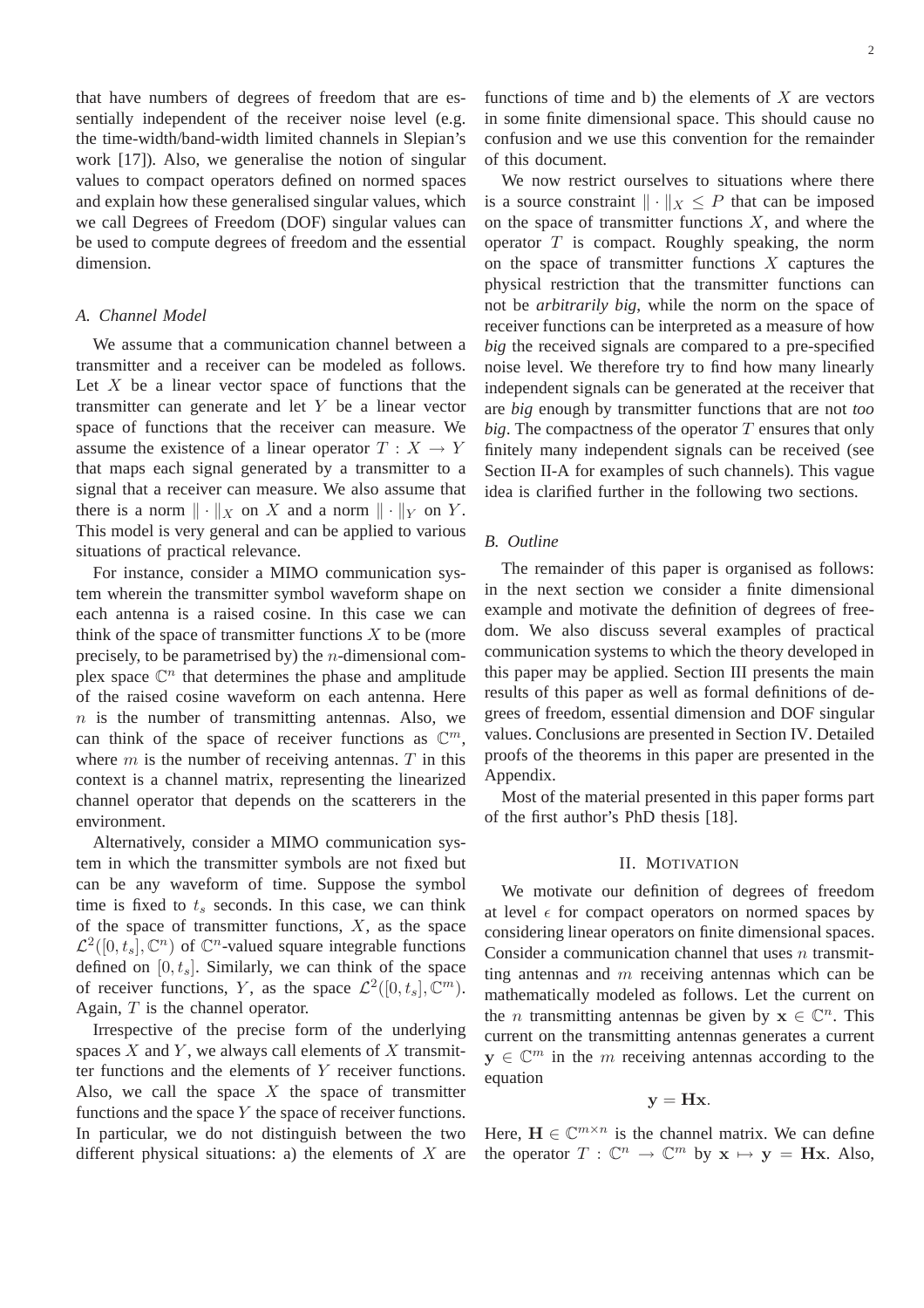for  $n = 1, 2, \ldots, \| \cdot \| = \sqrt{(\cdot)^*(\cdot)},$  with  $(\cdot)^*$  denoting the complex conjugate transpose, is the standard norm in  $\mathbb{C}^n$ . In this context, the norm determines the power of the signal on the antennas.

The singular value decomposition theorem tells us that there exist sets of orthonormal basis vectors  $\{v_1, \ldots, v_n\} \subset \mathbb{C}^n$  and  $\{u_1, \ldots, u_m\} \subset \mathbb{C}^m$  such that the matrix representation for  $T$  in these bases is diagonal. Let  $H_d$  be such a matrix with the basis vectors ordered such that the diagonal elements (i.e. the singular values of  $T$ ) are in non-increasing order. A simple examination of the diagonal matrix proves that for all  $\epsilon > 0$  there exist a number  $N$  and a set of linearly independent vectors  $\{y_1, \ldots, y_N\} \subset \mathbb{C}^m$  such that for all  $\mathbf{x} \in \overline{B}_{1,\mathbb{C}^n}(0)^2$ 

$$
\inf_{a_1,\dots,a_N} \left\| \mathbf{H}_d \mathbf{x} - \sum_{i=1}^N a_i \mathbf{y}_i \right\| \leq \epsilon.
$$

For a given  $\epsilon$ , call the smallest number that satisfies the above condition  $\mathcal{N}(\epsilon)$ . Note that the vectors  $\mathbf{y}_1, \dots, \mathbf{y}_N$ span the space of all linear combinations of the left singular vectors of  $T$  whose corresponding singular values are greater than or equal to  $\epsilon$ .

A simple examination of the diagonal matrix tells us that  $\mathcal{N}(\epsilon)$  is equal to the number of singular values of T that are greater than  $\epsilon$  and is hence clearly independent of the bases chosen. This leads us to our definition for degrees of freedom in finite dimensional spaces.

*Definition 2.1:* Let  $T: \mathbb{C}^n \to \mathbb{C}^m$  be a linear operator and let  $\epsilon > 0$  be given. Then the number of degrees of freedom at level  $\epsilon$  for T is the smallest number  $\mathcal{N}(\epsilon)$ such that there exists a set of vectors  $y_1, \ldots, y_N \in \mathbb{C}^m$ such that for all  $\mathbf{x} \in \overline{B}_{1,\mathbb{C}^n}(0)$ 

$$
\inf_{a_1,\ldots,a_N} \left\| T\mathbf{x} - \sum_{i=1}^N a_i \mathbf{y}_i \right\| \le \epsilon.
$$

This definition is appropriate for the number of degrees of freedom because for a MIMO system the norm  $\|\cdot\|$ represents the power in the signal. Suppose we wish to transmit  $N$  linearly independent signals from the transmitter to the receiver, and the total power available for transmission is bounded. Suppose further that the received signal is measured in the presence of noise. By requiring that  $\mathbf{x} \in \overline{B}_{1,\mathbb{C}^n}(0)$  we are constraining the power available for transmission. We model the noise by assuming that any two signals at the receiver can be distinguished if the power of the difference between the signals is greater than some level  $\epsilon$ . Similar ideas have been used for instance by Bucci *et. al.* [16] (see also [4,10,17]). According to this definition, the number of degrees of freedom is equal to the number of linearly independent signals that the receiver can distinguish under the assumptions of a transmit power constraint and a receiver noise level represented by  $\epsilon$ . Note that we are making the implicit assumption that the power  $P$  is 1 in the above definition. This does not cause a problem because we can always scale the norm in order to consider situations where  $P \neq 1$ .

The above definition was motivated using the singular value decomposition theorem in finite dimensional spaces. It can therefore be easily generalised to infinite dimensional Hilbert spaces using the corresponding singular value decomposition in infinite dimensional Hilbert spaces (see eg.  $[16, 18]^3$ ). However, the singular value decomposition can only be used for operators defined on Hilbert spaces. It cannot be used for operators defined on general normed spaces. Observe that the definition for degrees of freedom above only depends on the norm  $\|\cdot\|$ and not on the assumption that the underlying spaces  $\mathbb{C}^n$ and  $\mathbb{C}^m$  are Hilbert spaces. It will be shown in this paper that the above definition can be extended to compact operators defined on arbitrary normed spaces.

Now consider the situation where the singular values of the operator  $T$  show a step like behavior. For instance, suppose the singular values are {1, 0.9, 0.85, 0.5, 0.1, 0.05, .0005}. In this particular case, the number of degrees of freedom is essentially independent of the actual value of  $\epsilon$  chosen because for  $\epsilon \in (0.1, 0.5)$ , the number of degrees of freedom is a constant. This range (0.1-0.5) is big compared to the total range (0.0005 - 1.0) which contains all the singular values. Such a situation arises in several important cases (see eg.  $[4,9,14,16,17]$ ). It would be useful to have a general way in which one can specify a number of degrees of freedom of a channel that is independent of the arbitrarily chosen level  $\epsilon$ . In this paper we provide a novel definition for such a number and call it the essential dimension of the channel. This definition is sufficiently general to be applicable to a variety of channels and quantifies the essential dimension of any channel that can be described using a compact operator.

#### *A. Examples*

As explained in section I-A, we assume that a communication channel can be described using the triple  $X, Y$ and  $T$ . Here  $X$  is the space of transmitter functions,  $Y$ is the space of receiver functions and  $T$  is the channel operator and is assumed to be compact. As explained earlier in this section, if the spaces  $X$  and  $Y$  are Hilbert spaces and if the operator  $T$  is a linear compact operator

<sup>&</sup>lt;sup>2</sup>Given a normed space X,  $r \ge 0$  and  $x \in X$ ,  $\overline{B}_{r,X}(x)$  denotes the closed ball of radius r centered at  $x \in X$ .

 $3$ Also compare with the time-bandwidth problem in [4,17].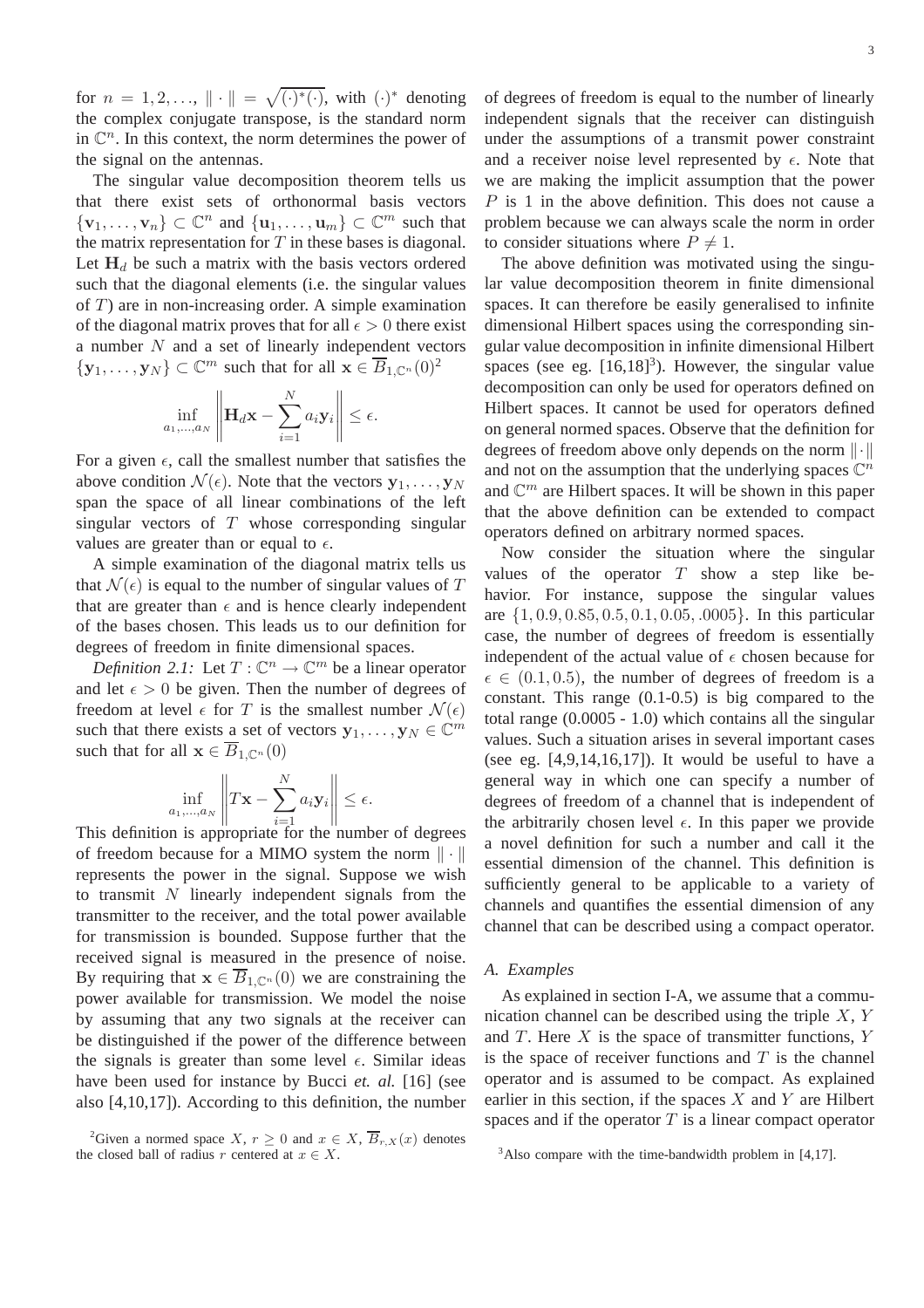then the well known theory of singular values of Hilbert space operators can be used to determine the number of degrees of freedom of such channels. However, if either one of the spaces  $X$  or  $Y$  is not an inner product space then one cannot use this theory.

There are several practical channels that are best described using abstract spaces that do not admit an inner product structure. In this subsection, we consider three examples of such channels. In the first example, the measurement technique used in the receiver restricts the space of receiver functions. In the second one, the modulation technique used means that the constraints on the space of transmitter functions are best described using a norm that is not compatible with an inner product. The final example discusses a physical channel that naturally admits a norm on the space of transmitter functions that is described using a vector product and therefore does not admit an inner-product structure.

*Example 2.1:* In any practical digital communication system, the receiver is designed to receive a finite set of transmitted signals. Suppose the transmitted signal is generated from a source alphabet  $\{t_1, \ldots, t_N\}$  and for simplicity assume that in a noiseless system each element from the source alphabet  $t_i, 1 \leq i \leq N$ , generates a signal  $r_i, 1 \leq i \leq N$ , at the receiver. In the corresponding noisy system, the fundamental problem is to determine which element from the source alphabet was transmitted given the signal  $r = r_i + n$  was received. Here, n is the noise in the system. One common approach to solving this problem is to define some metric  $d(\cdot, \cdot)$  that measures the distance between two receiver signals and to calculate

$$
r' = \operatorname*{argmin}_{\{r_i, 1 \le i \le n\}} d(r, r_i).
$$

One concludes that the element from the source alphabet that corresponds to  $r'$  is (most likely) the transmitted signal. Generally, this metric  $d(\cdot, \cdot)$  determines the abstract space Y of receiver function.

Now consider a MIMO antenna system with  $n$  transmitting and  $m$  receiving antennas. Suppose that the receiver measures the signals on the  $m$  receiving antennas for a period of  $\tau$  seconds. One can describe the received signal by a function  $y(t)$ , where  $y : [0, \tau] \to \mathbb{C}^m$ . In order to implement the receiver one can use a matched filter if the shapes of all noiseless receiver signals are known. In this case the distance between two received signals can be described using the metric

$$
d(\mathbf{y}_1, \mathbf{y}_2) = \left( \int_0^{\tau} (\mathbf{y}_1(t) - \mathbf{y}_2(t))^* (\mathbf{y}_1(t) - \mathbf{y}_2(t)) dt \right)^{1/2}
$$

One can describe the space of receiver functions using the Hilbert space  $\mathcal{L}^2([0,\tau],\mathbb{C}^m)$  with the inner product

defined by

$$
\langle \mathbf{y}_1, \mathbf{y}_2 \rangle := \int_0^\tau \mathbf{y}_1^*(t) \mathbf{y}_2(t) dt.
$$

This is the common approach used in information theory.

However, it is generally easier to measure just the amplitude of the received signal on each of the  $m$ antennas. In fact, in a rapidly changing environment it might not be possible to build an effective matched filter and therefore there is no benefit in measuring the square of the received signal. In this case the distance between any two signals can be described using the metric

$$
d(\mathbf{y}_1, \mathbf{y}_2) = \int_0^\tau |\mathbf{y}_1(t) - \mathbf{y}_2(t)| dt.
$$

Here, one can describe the space of receiver functions using the Banach space  $\mathcal{L}^1([0,\tau],\mathbb{C}^m)$  with the norm defined by

$$
\|\mathbf{y}\| := \int_0^\tau |\mathbf{y}(t)| dt.
$$

This channel therefore is best described using a normed space as opposed to an inner product space to model the set of receiver signals.

*Example 2.2:* Consider a multi-carrier communication system that uses some form of amplitude or angle modulation to transmit information. Suppose that there are *n* carriers and that the vector  $\phi = [\phi_1, \ldots, \phi_n]$ determines the modulating signal on each of the carriers. We can think of the modulating waveforms as the space of transmitter functions  $X^4$ .

If amplitude modulation is used then the vector  $\phi$ determines the total power used for modulation. If the total power available for transmission is bounded then one might have an inequality of the form

$$
\sum_{i=1}^{n} |\phi_i|^2 \le P.
$$

We can therefore describe the space of transmitter functions using the standard Euclidian space  $\mathbb{R}^n$  with inner product

$$
\langle \mathbf{x}_1, \mathbf{x}_2 \rangle = \mathbf{x}_1^T \mathbf{x}_2.
$$

Now consider the case where angle modulation is used. In this case all the transmitted signals have the same power and the total power available for transmission places no restrictions on the space of transmitter functions. However, the space of transmitter functions can be subjected to other forms of constraints. For

<sup>&</sup>lt;sup>4</sup>In this case we do not consider the actual signal on the transmitting antenna (i.e. carrier + modulation) to be the transmitter function. Cf. the discussion in Subsection I-A.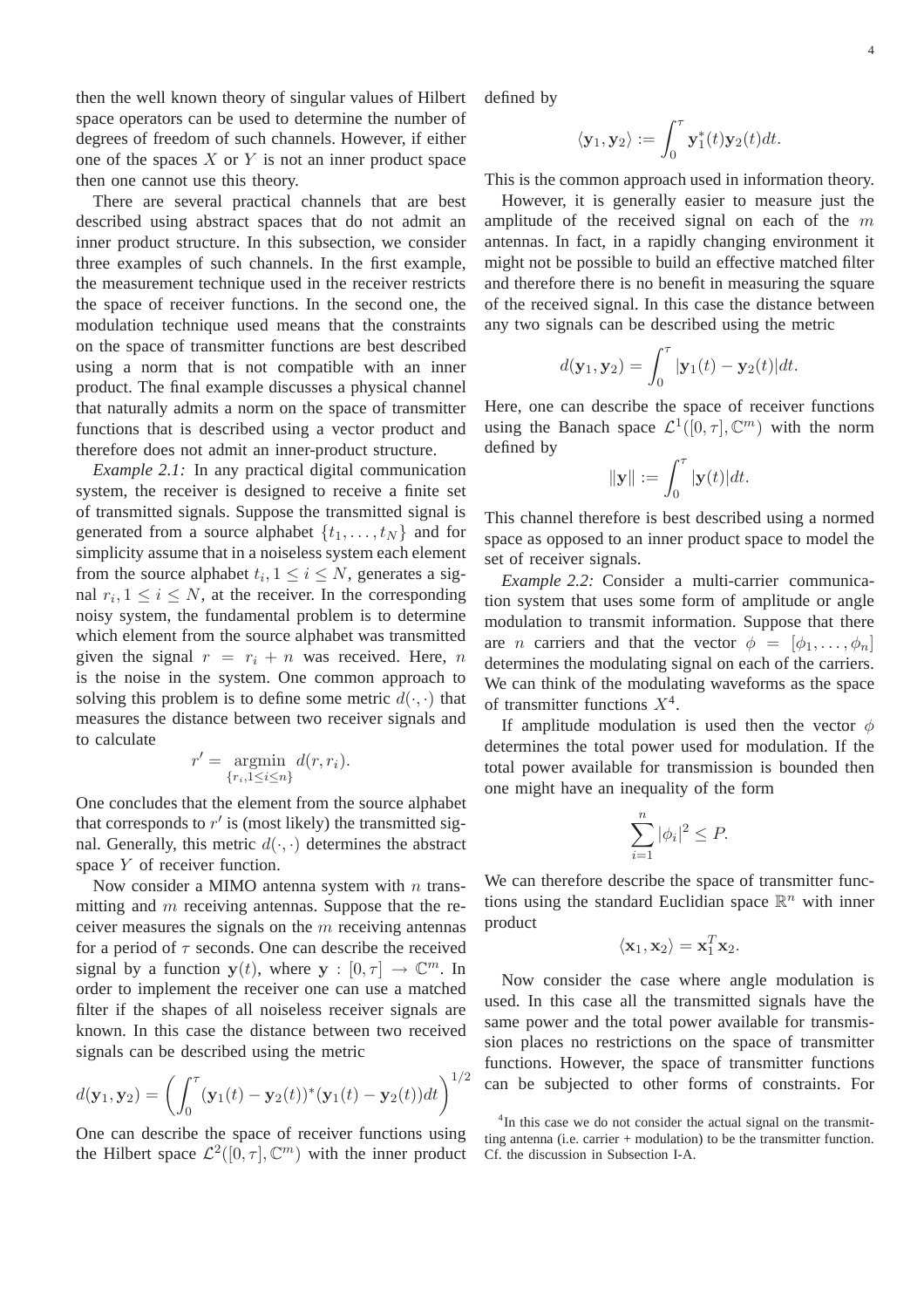instance, if frequency modulation is used then the maximum frequency deviation used might be bounded by some number *b* to minimise co-channel interference (see e.g. [19, p. 110,513]). Similarly if phase modulation is used the maximum phase variation has to be less than  $\pm \pi$ . This bound may also depend on other practical considerations such as linearity of the modulator. In this case one might constrain the space of transmitter functions as

$$
\sup_{1 \le i \le n} |\phi_i| < b.
$$

The space of transmitter functions of this channel is best described using the *n*-dimensional Banach space  $\mathbb{R}^n_\infty$ with norm

$$
\|\mathbf{x}\| = \sup_{1 \leq i \leq n} |\mathbf{x}_i|.
$$

*Example 2.3:* In this final example we examine spatial waveform channels (SWCs) [18]. In SWCs we assume that a current flows in a volume in space and generates an electromagnetic field in a receiver volume that is measured [10,15,16,18]. Such channels have been used to model MIMO systems previously [10,12,13,15,16,18]. If a current flows in a volume in space that has a finite conductivity, power is lost from the transmitting volume in two forms. Firstly, power is lost as heat and secondly power is radiated as electromagnetic energy. So the total power lost can be described using the set of equations

$$
P_{total} = P_{rad} + P_{lost}
$$
  
\n
$$
P_{lost} = \int_{V} \mathbf{J}^{*}(\mathbf{r}) \mathbf{J}(\mathbf{r}) d\mathbf{r}
$$
  
\n
$$
P_{rad} = \int_{\Omega} \mathbf{E}^{*}(\mathbf{r}) \times \mathbf{H}(\mathbf{r}) d\Omega
$$

Here,  $V$  is some volume that contains the transmitting antennas, J is the current density in the volume V and  $\Omega$  is some sufficiently smooth surface the interior of which contains V with  $d\Omega$  denoting a surface area element. Also E and H are the electric and magnetic fields generated by the current density **J** and  $\cdot \times \cdot$  denotes the vector product in  $\mathbb{R}^3$ .

Because of the vector product in the last equation above, the total power lost defines a norm on the space of square-integrable functions that does not admit an inner-product structure [18]. The theory developed in this paper is used to calculate the degrees of freedom of such spatial waveform channels in [18].

#### III. MAIN RESULTS

In this section we outline the main results of this paper. All the proofs of theorems are given in the Appendix.

## *A. Degrees of Freedom for Compact Operators*

The definition of degrees of freedom at level  $\epsilon$  for compact operators on normed spaces is identical to the finite dimensional counterpart (Definition 2.1) discussed in the previous section with  $\mathbb{C}^n$  and  $\mathbb{C}^m$  replaced by general normed spaces. The following theorem ensures that the definition makes sense even in the infinite dimensional setting.

*Theorem 3.1:* Suppose  $X$  and  $Y$  are normed spaces with norms  $\lVert \cdot \rVert_X$  and  $\lVert \cdot \rVert_Y$ , respectively, and  $T : X \to Y$ is a compact operator. Then for all  $\epsilon > 0$  there exist<sup>5</sup>  $N \in \mathbb{Z}_0^+$  and a set  $\{\psi_i\}_{i=1}^N \subset Y$  such that for all  $x \in$  $\overline{B}_{1,X}(0)$ 

$$
\inf_{a_1,\dots,a_N} \left\| Tx - \sum_{i=1}^N a_i \psi_i \right\|_{Y_N} \le \epsilon.
$$

Note that for  $N = 0$  the set  $\{\psi_i\}_{i=1}^N$  is empty and the sum in the above expression is void. We will use the following definition for the number of degrees of freedom at level  $\epsilon$  for compact operators on normed spaces.

*Definition 3.1 (Degrees of freedom at level*  $\epsilon$ *):* 

Suppose X and Y are normed spaces with norms  $\|\cdot\|_X$ and  $\| \cdot \|_Y$ , respectively, and  $T : X \to Y$  is a compact operator. Then the number of degrees of freedom of T at level  $\epsilon$  is the smallest  $N \in \mathbb{Z}_0^+$  such that there exists a set of vectors  $\{\psi_1,\ldots,\psi_N\} \subset Y$  such that for all  $x \in \overline{B}_{1,X}(0)$ 

$$
\inf_{a_1,\dots,a_N}\left\|Tx-\sum_{i=1}^N a_i\psi_i\right\|_Y\leq\epsilon.
$$

This definition has exactly the same interpretation as in the finite dimensional case: if there is some constraint  $\|\cdot\|_{x} \leq 1$  on the space of source functions and if the receiver can only measure signals that satisfy  $\|\cdot\|_Y > \epsilon$ , then the number of degrees of freedom is the maximum number of linearly independent signals that the receiver can measure under these constraints.

This definition however is a descriptive one and can not be used to calculate the number of degrees of freedom for a given compact operator because the proof of Theorem 3.1 is not constructive. In the finite dimensional case we can calculate the degrees of freedom by calculating the singular values. However, as far as we are aware, there is no known generalisation of singular values for compact operators on arbitrary normed spaces<sup>6</sup>. In the following subsection we will

 ${}^5\mathbb{Z}, \mathbb{Z}_0^+$  and  $\mathbb{Z}^+$  are respectively the sets of integers, non-negative integers and positive integers.

<sup>6</sup>A generalisation to compact operators on Hilbert spaces is of course classical and well known.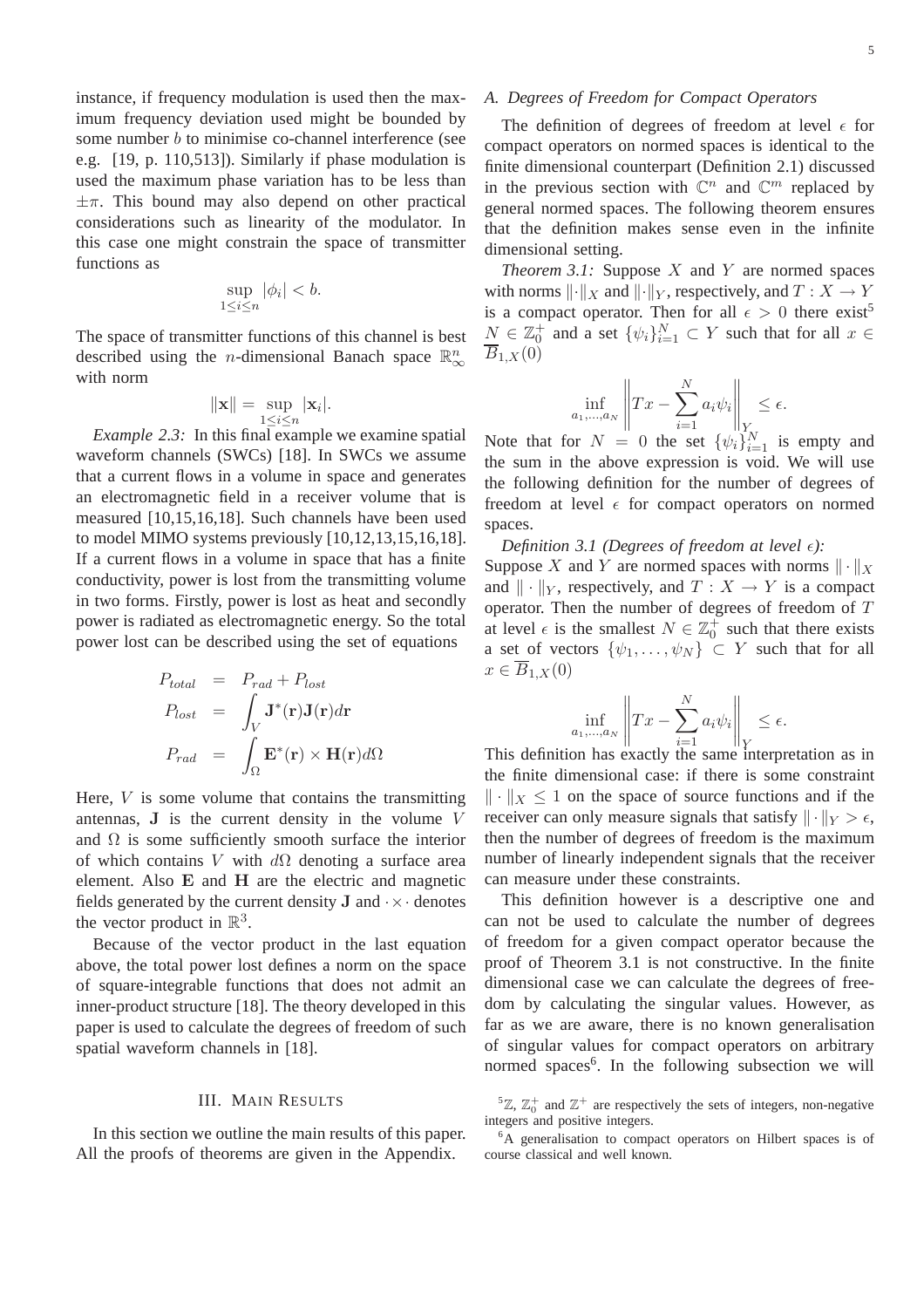

Fig. 1. Degrees of Freedom of a Compact Operator

propose such a generalisation. In fact, we will use the degrees of freedom to generalise the concept of singular values and call such singular values DOF singular values. We will discuss the problem of computing degrees of freedom using DOF singular values in subsection III-D below.

Next, we establish some useful properties of degrees of freedom that will help motivate the definition of DOF singular values given in the next subsection.

*Theorem 3.2:* Suppose  $X$  and  $Y$  are normed spaces with norms  $\lVert \cdot \rVert_X$  and  $\lVert \cdot \rVert_Y$ , respectively, and  $T : X \to Y$ is a compact operator. Let  $\mathcal{N}(\epsilon)$  denote the number of degrees of freedom of T at level  $\epsilon$ . Then

- 1)  $\mathcal{N}(\epsilon) = 0$  for all  $\epsilon \geq ||T||$ .
- 2) Unless T is identically zero, there exists an  $\epsilon_0 > 0$ such that  $\mathcal{N}(\epsilon) \geq 1$  for all  $0 < \epsilon < \epsilon_0$ .
- 3)  $\mathcal{N}(\epsilon)$  is a non-increasing, upper semicontinuous function of  $\epsilon$ .
- 4) In any finite interval  $(\epsilon_1, \epsilon_2) \subset \mathbb{R}$ , with  $0 < \epsilon_1$  $\epsilon_2$ ,  $\mathcal{N}(\epsilon)$  has only finitely many discontinuities, i.e.  $\mathcal{N}(\epsilon)$  only takes finitely many non-negative integer values in any finite  $\epsilon$  interval.

The following two examples show that as  $\epsilon$  goes to zero,  $\mathcal{N}(\epsilon)$  need not be finite nor go to infinity.

*Example 3.1:* Let  $l^1$  be the Banach space of all realvalued sequences with finite  $l^1$  norm and let  $(e_1, e_2,...)$ be the standard Schauder basis for  $l^1$ . Define the operator  $T: l<sup>1</sup> \to l<sup>1</sup>$  by  $e_n \mapsto e_1$  for all  $n \in \mathbb{Z}^+$ . This operator is well-defined and compact and  $\mathcal{N}(\epsilon) \leq 1$  for all  $\epsilon > 0$ .

*Example 3.2:* Let  $l^1$  and  $(e_1, e_2, \ldots)$  be defined as in the previous example. Define  $T: l^1 \to l^1$  by  $e_n \mapsto \frac{1}{n}e_n$ for all  $n \in \mathbb{Z}^+$ . Again T is well-defined and compact but  $\lim_{\epsilon \to 0} \mathcal{N}(\epsilon) = \infty$ .

Figure 1 shows a typical example of degrees of freedom at level  $\epsilon$  for some compact operator that satisfies all the

properties in the above theorem.

#### *B. DOF Singular Values*

We will identify the discontinuities in the number of degrees of freedom of T at level  $\epsilon$  with the DOF singular values of T.

*Definition 3.2 (DOF Singular Values):* Suppose X and Y are normed spaces and  $T : X \to Y$  is a compact operator. Let  $\mathcal{N}(\epsilon)$  denote the number of degrees of freedom of T at level  $\epsilon$ . Then  $\epsilon_m$  is the  $m^{th}$  DOF singular value of  $T$  if

$$
\sup_{\epsilon > \epsilon_m} \mathcal{N}(\epsilon) = m - 1 \quad \text{and}
$$
  

$$
\inf_{\epsilon < \epsilon_m} \mathcal{N}(\epsilon) = M \ge m.
$$

Further, if  $m < M$  then for all  $m < n \leq M$ ,  $\epsilon_n := \epsilon_m$ is the  $n^{th}$  DOF singular value of T.

Note that by Theorem 3.2, part 3 we have  $\mathcal{N}(\epsilon_m) \leq$  $m-1$  with equality if (but not only if)  $\epsilon_m$  is not a repeated DOF singular value.

Let the degrees of freedom of some operator  $T$  be as shown in Figure 1. Then the DOF singular values,  $\epsilon_m$ , of  $T$  identify the jumps in the degrees of freedom. So,  $\epsilon_1 = 0.9, \epsilon_2 = \epsilon_3 = \epsilon_4 = 0.8, \epsilon_5 = 0.6,...$ 

Another way of understanding the connection between the number of degrees of freedom at level  $\epsilon$  and DOF singular values is as follows.

*Proposition 3.3:* Suppose X and Y are normed spaces and  $T : X \rightarrow Y$  is a compact operator. Let  $\mathcal{N}(\epsilon)$  denote the number of degrees of freedom of T at level  $\epsilon$ . Then  $\mathcal{N}(\epsilon)$  is equal to the number of DOF singular values that are greater than  $\epsilon$ .

The intuition behind the definition for DOF singular values needs further clarification. In the finite dimensional case, if  $\sigma_p$  is the  $p^{th}$  singular value of some operator  $T: \mathbb{C}^n \to \mathbb{C}^m$ , then there exist corresponding left and right singular vectors  $v_p \in \mathbb{C}^n$  and  $u_p \in \mathbb{C}^m$  such that  $v_p$ is of unit norm,  $Tv_p = u_p$  and the norm of  $u_p$  is  $\sigma_p$ . This is not necessarily true for arbitrary compact operators on normed spaces as the following example proves.

*Example 3.3:* Let  $l^1$  and  $(e_1, e_2, ...)$  be defined as in Example 3.1. Define the operator  $T: l<sup>1</sup> \to l<sup>1</sup>$  by  $Te_n =$  $(1 - \frac{1}{n})$  $\frac{1}{n}$ ) $e_1$  for all  $n \in \mathbb{Z}^+$ . Then T is well-defined and compact. Also, the number of degrees of freedom of T at level  $\epsilon$  is

$$
\mathcal{N}(\epsilon) = \begin{cases} 0 & \text{if } \epsilon \ge 1, \\ 1 & \text{if } \epsilon < 1. \end{cases}
$$

So  $\epsilon_1 = 1$ . However, for any vector x in the unit sphere in  $l^1$ ,  $||Tx||_{l^1} < 1$ .

The above example motivates the slightly more complicated statement in the following theorem which explains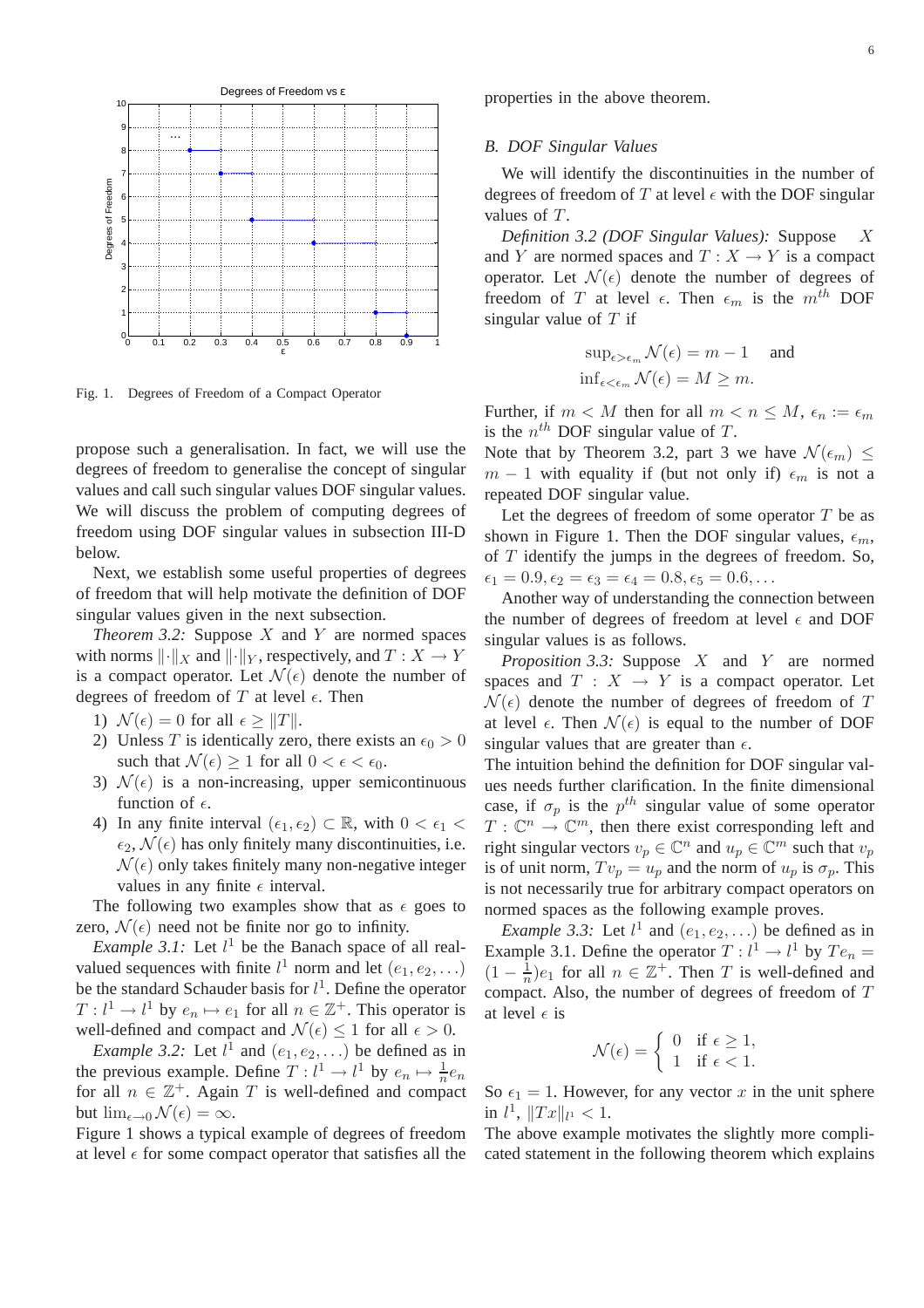the intuition behind the definition of DOF singular values.

*Theorem 3.4:* Suppose X and Y are normed spaces with norms  $\lVert \cdot \rVert_X$  and  $\lVert \cdot \rVert_Y$ , respectively, and  $T : X \to Y$ is a compact operator. Let  $\epsilon_m$  be a DOF singular value of the operator T. Then for all  $\theta > 0$  there exists a  $\phi \in X$ ,  $\|\phi\|_X = 1$ , such that

$$
\epsilon_m + \theta \ge ||T\phi||_Y \ge \epsilon_m - \theta.
$$

The above theorem shows how the DOF singular values are related to the traditionally accepted notion of singular values of compact operators on Hilbert spaces. In general, they are values the operator restricted to the unit sphere can get arbitrarily close to in norm. However, we still need to prove that in the special case of Hilbert spaces the new definition for DOF singular values agrees with the traditionally accepted definition for singular values.

Recall that if  $\mathcal{H}_1$  and  $\mathcal{H}_2$  are Hilbert spaces with inner products  $\langle \cdot, \cdot \rangle_{\mathcal{H}_1}$  and  $\langle \cdot, \cdot \rangle_{\mathcal{H}_2}$  respectively and if  $T : \mathcal{H}_1 \to \mathcal{H}_2$  is a compact operator then the Hilbert adjoint operator for  $T$  is defined as the unique operator  $T^* : \mathcal{H}_2 \to \mathcal{H}_1$  that satisfies [20, Sec. 3.9]

$$
\langle Tx, y \rangle_{\mathcal{H}_2} = \langle x, T^*y \rangle_{\mathcal{H}_1}
$$

for all  $x \in H_1$  and  $y \in H_2$ . The singular values of  $T$  are defined to be the square roots of the eigenvalues of the operator  $T^*T: \mathcal{H}_1 \to \mathcal{H}_1$ . We will refer to these as Hilbert space singular values to distinguish them from DOF singular values. Note that we always count repeated eigenvalues or (DOF) singular values repeatedly. The following two theorems establish the connection between Hilbert space singular values and the number of degrees of freedom at level  $\epsilon$ . The theorems are important in their own right because they show that there are two other equivalent ways of calculating the degrees of freedom of a Hilbert space operator.

*Theorem 3.5:* Suppose  $H_1$  and  $H_2$  are Hilbert spaces and  $T : \mathcal{H}_1 \to \mathcal{H}_2$  is a compact operator. Then for all  $\epsilon > 0$  there exist an  $N \in \mathbb{Z}_0^+$  and a set of N mutually orthogonal vectors  $\{\phi_i\}_{i=1}^N \subset \mathcal{H}_1$  such that if

$$
x \in \mathcal{H}_1
$$
,  $||x||_{\mathcal{H}_1} \le 1$  and  $\langle x, \phi_i \rangle_{\mathcal{H}_1} = 0$ 

then

$$
||Tx||_{\mathcal{H}_2} \leq \epsilon.
$$

Moreover, the smallest  $N$  that satisfies the above condition for a given  $\epsilon$  is equal to the number of Hilbert space singular values of T that are greater than  $\epsilon$ .

*Theorem 3.6:* Suppose that  $\mathcal{H}_1$  and  $\mathcal{H}_2$  are Hilbert spaces and  $T : \mathcal{H}_1 \to \mathcal{H}_2$  is a compact operator. Then the number of degrees of freedom at level  $\epsilon$  is equal to

the number of Hilbert space singular values of  $T$  that are greater than  $\epsilon$ .

As a corollary of Theorem 3.6 we get the following result.

*Corollary 3.1:* Suppose  $H_1$  and  $H_2$  are Hilbert spaces and  $T : \mathcal{H}_1 \rightarrow \mathcal{H}_2$  is a compact operator. Suppose  $\{\epsilon_m\}$  are the DOF singular values of T and  $\{\sigma_m\}$  are the possibly repeated Hilbert space singular values of  $T$ written in non-increasing order. Then

$$
\sigma_m=\epsilon_m
$$

for all  $m \in \mathbb{Z}^+$ .

This corollary, reassuringly, proves that the DOF singular values are in fact generalisations of the traditionally accepted notion of Hilbert space singular values. We will therefore use the terms DOF singular values and singular values interchangeably unless specified otherwise for the remainder of this paper.

In Hilbert spaces we have three characterizations for degrees of freedom: 1) as in Definition 3.2, 2) as in Theorem 3.6 in terms of singular values and 3) as in Theorem 3.5 in terms of mutually orthogonal functions in the domain.

We have used the first two characterisations in the generalisation to normed spaces. However, the final characterisation is more difficult to generalise. It would be extremely useful to generalise the final characterisation because, for the Hilbert space case, the functions  $\phi_i$  in Theorem 3.5 are in some sense the best functions to transmit (see e.g. [14]). One could possibly replace the mutual orthogonality by almost orthogonality using the Riesz lemma (see e.g. [20, pp. 78]).

*Lemma 3.7 (Riesz's lemma):* Let Y and Z be subspaces of a normed space  $X$  and suppose that  $Y$  is closed and is a proper subspace of Z. Then for all  $\theta \in (0,1)$ there exists a  $z \in Z$ ,  $||z|| = 1$ , such that for all  $y \in Y$ 

$$
||y - z|| \ge \theta.
$$

The following conjecture is still an open question.

*Conjecture 3.1:* Let X and Y be reflexive Banach spaces and let  $T : X \to Y$  be compact. Given any  $\epsilon > 0$ and some  $\theta \in (0, 1)$ , there exists a finite set of vectors  $\{\phi_i\}_{i=1}^N \subset X$  such that for all  $x \in X$ ,  $||x||_X \leq 1$ ,

$$
\inf_{a_1,\dots,a_N} \left\| x - \sum_{i=1}^N a_i \phi_i \right\|_X \ge \theta \tag{1}
$$

implies

$$
||Tx||_Y \le \epsilon.
$$

Comparing with Theorem 3.5, condition (1) is analogous to requiring that x be orthogonal to all the  $\phi_i$ . The conjecture is definitely not true unless we impose additional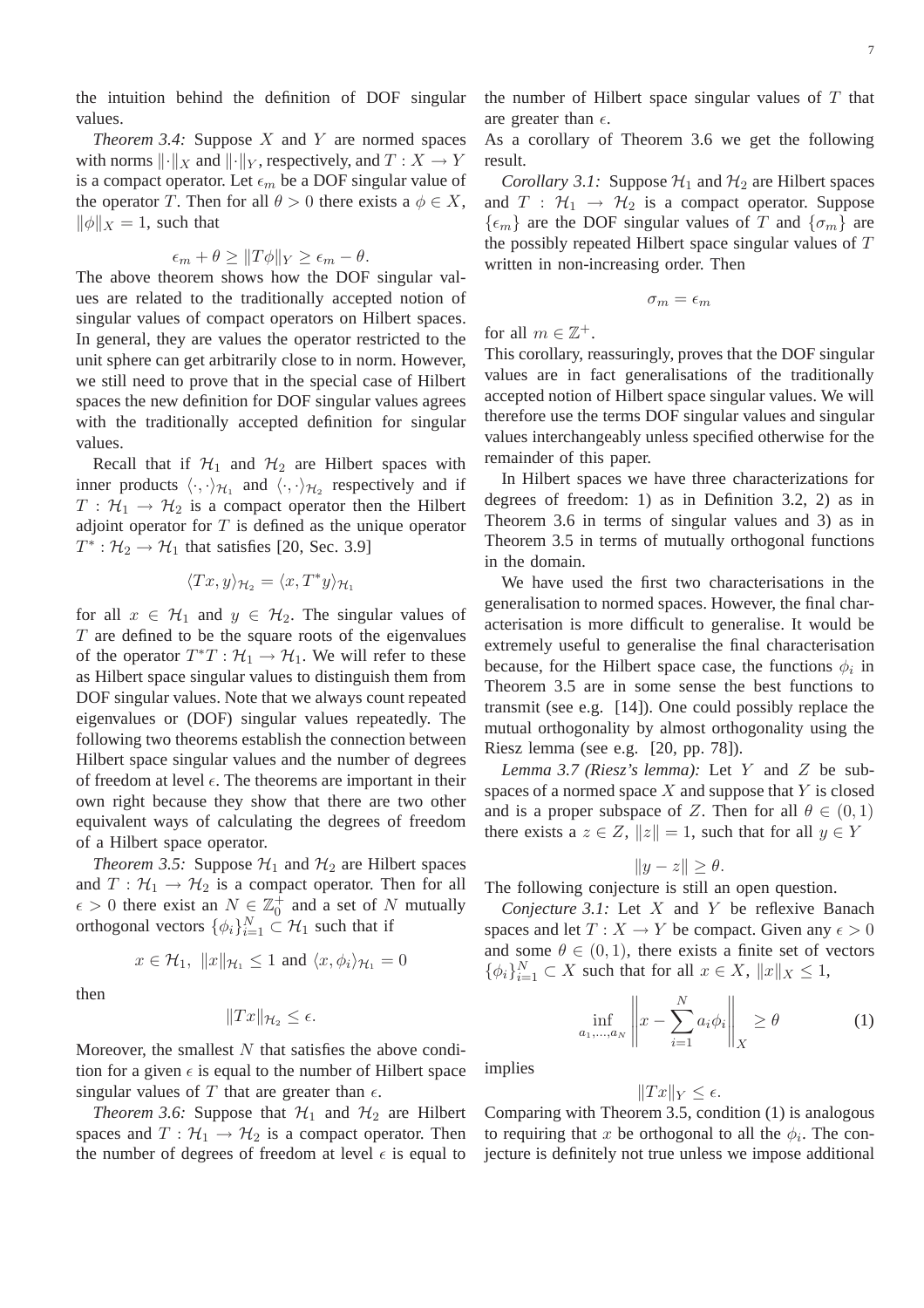conditions such as reflexivity on  $X$  and/or  $Y$  as the next example proves.

*Example 3.4:* Let  $l^1$ ,  $(e_1, e_2, ...)$  and the compact operator  $T: l^1 \rightarrow l^1$  be defined as in Example 3.1. Now let  $\epsilon < 1$ . For any  $x = \sum_n \alpha_n e_n \in l^1$ , if  $||x|| = 1$ and if  $\alpha_n \geq 0$  for all n then  $||Tx|| = ||x|| = 1 > \epsilon$ . Hence no finite set of vectors can satisfy the conditions in the conjecture.

In the following subsection, we use degrees of freedom and DOF singular values to define the essential dimension of a communication channel.

### *C. Essential Dimension for Compact Operators*

The definition for degrees of freedom given in Section III-A depends on the arbitrarily chosen number  $\epsilon$  and therefore this definition does not give a unique number for a given channel. The physical intuition behind choosing this arbitrary small number  $\epsilon$  is nicely explained in Xu and Janaswamy [12]. In that paper  $\epsilon = \sigma^2$  denotes the noise level at the receiver and the authors state that the number of degrees of freedom fundamentally depends on this noise level.

However, in several important cases the number of degrees of freedom of a channel is essentially independent of this arbitrarily chosen positive number [4,9,11,13,14, 16]. This is due to the fact that in these cases the singular values of the channel operator show a step like behavior. Therefore, for a range of values of  $\epsilon$ , the number of degrees of freedom at level  $\epsilon$  is constant. This leads us to the concept of essential dimensionality<sup>7</sup> which is only a function of the channel and not the arbitrarily chosen positive number  $\epsilon$ . Some of the properties that one might require from the essential dimension of a channel operator are:

- 1) It must be uniquely defined for a given operator T.
- 2) The definition must be applicable to a general class of operators under consideration so that comparisons can be made between different operators.<sup>8</sup>
- 3) It must in some sense *represent* the number of degrees of freedom at level  $\epsilon$ .

The last requirement above needs further clarification. Obviously the essential dimension of  $T$  can not in general be equal to the number of degrees of freedom at level  $\epsilon$  because the latter is a function of  $\epsilon$ . However, if the singular values of  $T$  plotted in non-increasing order change suddenly from being large to being small then the number of degrees of freedom at the "knee" in this graph is the essential dimension of  $T$ . The following definition for the essential dimension tries to identify this "knee" in the set of DOF singular values.

Each level  $\epsilon$  defines a unique number of degrees of freedom  $\mathcal{N}(\epsilon)$  for a given compact operator T. So for each positive integer  $n \in \mathbb{Z}^+$  we can calculate  $E(n) = \mu({\{\epsilon : n = \mathcal{N}(\epsilon)\}})$ . Here  $\mu(\cdot)$  is the Lebesgue measure. The function  $E(n)$  is well defined because of the properties of DOF singular values discussed in Theorem 3.2. We can now define the essential dimension of T as follows.

*Definition 3.3:* The essential dimension of a compact operator  $T$  is

$$
EssDim(T)=\operatorname{argmax}\{E(n):n\in\mathbb{Z}^+\}
$$

where  $E(n)$  is defined as above. If argmax above is not unique then choose the smallest  $n$  of all the  $n$  that maximise  $E(n)$  as the essential dimension.

In this definition we are simply calculating the maximum range of values of the arbitrarily chosen  $\epsilon$  over which the number of degrees of freedom of an operator does not change. It uniquely determines the essential dimension of all compact operators. Further, it is equal to the number of degrees of freedom at level  $\epsilon$  for the maximum range of  $\epsilon$ . Choosing this value for the number of degrees of freedom in order to model communication systems has the big advantage that it is independent of the noise level at the receiver. Further, if for a given noise level the number of degrees of freedom is greater than the essential dimension then one can be sure that even if the noise level varies by a significant amount the number of degrees of freedom will always be greater than the essential dimension.

The essential dimension of  $T$  is the smallest number of DOF singular values of  $T$  after which the change in two consecutive singular values is a maximum. One could also look at how the DOF singular values are changing gradually and the above definition is a special case of the following notion of essential dimension of order  $n$ , namely the case where  $n = 1$ .

*Definition 3.4:* Let  $X, Y$  be normed spaces and let  $T: X \to Y$  be a compact operator. Let  $\{\epsilon_m\}$  be the set of DOF singular values of  $T$  numbered in non-increasing order. Then define the essential dimension of T of order  $n$  to be N if  $n$  is even and

$$
\epsilon_{N-n/2} - \epsilon_{N+n/2} \ge \epsilon_{M-n/2} - \epsilon_{M+n/2}
$$

for all  $M \neq N$ . If there are several N that satisfy the above condition then choose the smallest such  $N$ . If  $n$ 

<sup>&</sup>lt;sup>7</sup>Note that the term "essential dimension" has been used instead of "degrees of freedom" in several papers. As far as we are aware, this is the first time an explicit distinction is being made between the two terms.

<sup>&</sup>lt;sup>8</sup>This requirement is in contrast to the essential dimension definition in [17] that is only applicable to the time-bandwidth problem.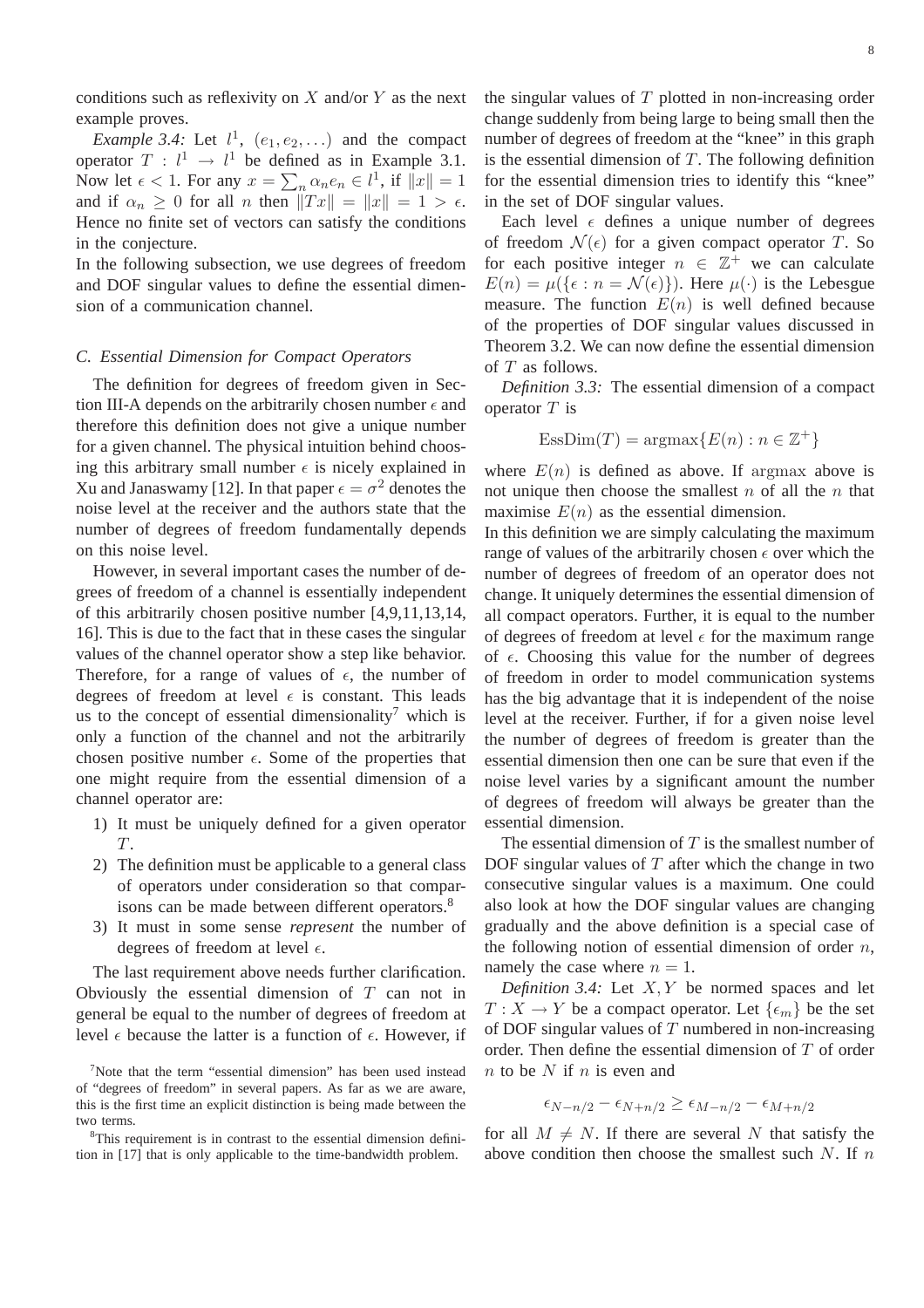

Fig. 2. Singular values of an Operator

is odd then choose the smallest  $N$  that satisfies

$$
\epsilon_{N-(n-1)/2} - \epsilon_{N+(n+1)/2} \ge \epsilon_{M-(n-1)/2} - \epsilon_{M+(n+1)/2}
$$
  
for all  $M \ne N$ .

A simple example illustrates the concepts of essential dimensionality and degrees of freedom.

*Example 3.5:* Figure 2 shows the singular values of some operator  $T$ . For this operator the number of degrees of freedom at level 0.75 is 7 and at level 0.1 is 8.

The essential dimension of the channel is 7. This is because for  $\epsilon \in [0.4, 0.8), \mathcal{N}(\epsilon) = 7$ . Therefore  $E(7) = 0.4$  which is greater than  $E(n)$  for all  $n \neq 7$ . The essential dimension of order 2 is 8 because  $\epsilon_7 - \epsilon_9 = 0.7$ which is greater than  $\epsilon_{M-1} - \epsilon_{M+1}$  for all  $M \neq 8$ .

#### *D. Computing DOF singular values*

Both, degrees of freedom and essential dimension for a communication channel, can be evaluated if the DOF singular values of the operator  $T$  describing the channel are known. However, no known method exists for computing these singular values for general compact operators. In this section, we develop a numerical method, based on finite dimensional approximations, that could be used to calculate DOF singular values.

*Theorem 3.8:* Suppose X and Y are normed spaces and  $T : X \to Y$  is a compact operator. Also suppose that X has a complete Schauder basis  $\{\phi_1, \phi_2, ...\}$  and let  $S_n = \text{span}\{\phi_1, \dots, \phi_n\}$ . Let  $T_n = T|_{S_n} : S_n \to Y$ ,  $n \in \mathbb{Z}^+$ . If  $\epsilon_m$ , the  $m^{th}$  singular value of T, exists then for *n* large enough  $\epsilon_{m,n}$ , the  $m^{th}$  singular value of  $T_n$ , will exist and

$$
\lim_{n \to \infty} \epsilon_{m,n} = \epsilon_m.
$$

If  $\epsilon_{m,n}$  exists then it is a lower bound for  $\epsilon_m$ .

The theorem shows that if the domain of the operator has some complete Schauder basis then we can calculate the DOF singular values of the operator restricted to finite dimensional subspaces and as the subspaces get bigger we will approach the singular values of the original operator. Moreover, the theorem also proves that the singular values of the finite dimensional operators provide lower bounds for the original DOF singular values. We, however, still need a practical method of calculating the singular values of linear operators defined on finite dimensional normed spaces.

Let  $X, Y$  be two finite dimensional Banach spaces and let  $T : X \to Y$  be a linear operator. Suppose  $\epsilon_1, \ldots, \epsilon_n$ are the DOF singular values of T and denote  $B_1 = \{x \in$  $X: ||x||_X \leq 1$ . We know that for all  $\epsilon \geq \epsilon_{p+1}$ ,  $\mathcal{N}(\epsilon) \leq$ p. Hence for each  $\epsilon \geq \epsilon_{p+1}$  there exists a set  $\{\psi_i\}_{i=1}^p \subset$ Y such that

$$
\sup_{x \in B_1} \inf_{a_1, \dots, a_p} \left\| Tx - \sum_{i=1}^p a_i \psi_i \right\|_Y \le \epsilon.
$$

Let  $\Psi_{p,\epsilon}$  denote the set of all sets  $\{\psi_i : ||\psi_i||_Y \leq 1\}_{i=1}^p \subset$ Y that satisfy the above inequality for a given  $\epsilon \geq \epsilon_{p+1}$ and let

$$
_{p}=\bigcup_{\epsilon\geq\epsilon_{p+1}}\Psi_{p,\epsilon}.
$$

 $\Psi$ 

With this notation we can now prove that the DOF singular values of a linear operator defined on a finite dimensional normed space can be expressed as the solution of an optimisation problem.

*Theorem 3.9:* Let  $X, Y$  be two finite dimensional Banach spaces and let  $T : X \to Y$  be a linear operator. Also let  $B_1$  be the closed unit ball in X and suppose  $\Psi_n$ is defined as explained above. Then

$$
\sup_{x \in B_1} ||Tx||_Y = \epsilon_1
$$

and for all  $p \in \mathbb{Z}^+$ 

$$
\inf_{\{\psi_i\}_{i=1}^p \in \Psi_p} \sup_{x \in B_1} \inf_{a_1, \dots, a_p} \left\| Tx - \sum_{i=1}^p a_i \psi_i \right\|_Y = \epsilon_{p+1}.
$$

Given the "correct" set of functions  $\psi_i$ , the above theorem characterises the singular values in terms of a maximisation problem over a finite dimensional domain. It is however difficult to check whether a given set of functions  $\{\psi_i\}_{i=1}^p$  is an element of  $\Psi_p$ . We therefore propose the following algorithm to calculate bounds on the DOF singular values.

Suppose  $X, Y, T : X \to Y, \epsilon_1, \ldots, \epsilon_n$  and  $B_1$  are defined as in Theorem 3.9. Let

$$
\epsilon_1' = \sup_{x \in B_1} ||Tx||_Y.
$$

Because  $B_1 \subset X$  is a compact set and  $\|\cdot\|_Y$  and T are continuous, there exists an  $x_1 \in B_1$  such that  $||Tx_1||_Y =$  $\epsilon'_1$ . Choose  $\psi_1 = Tx_1$ .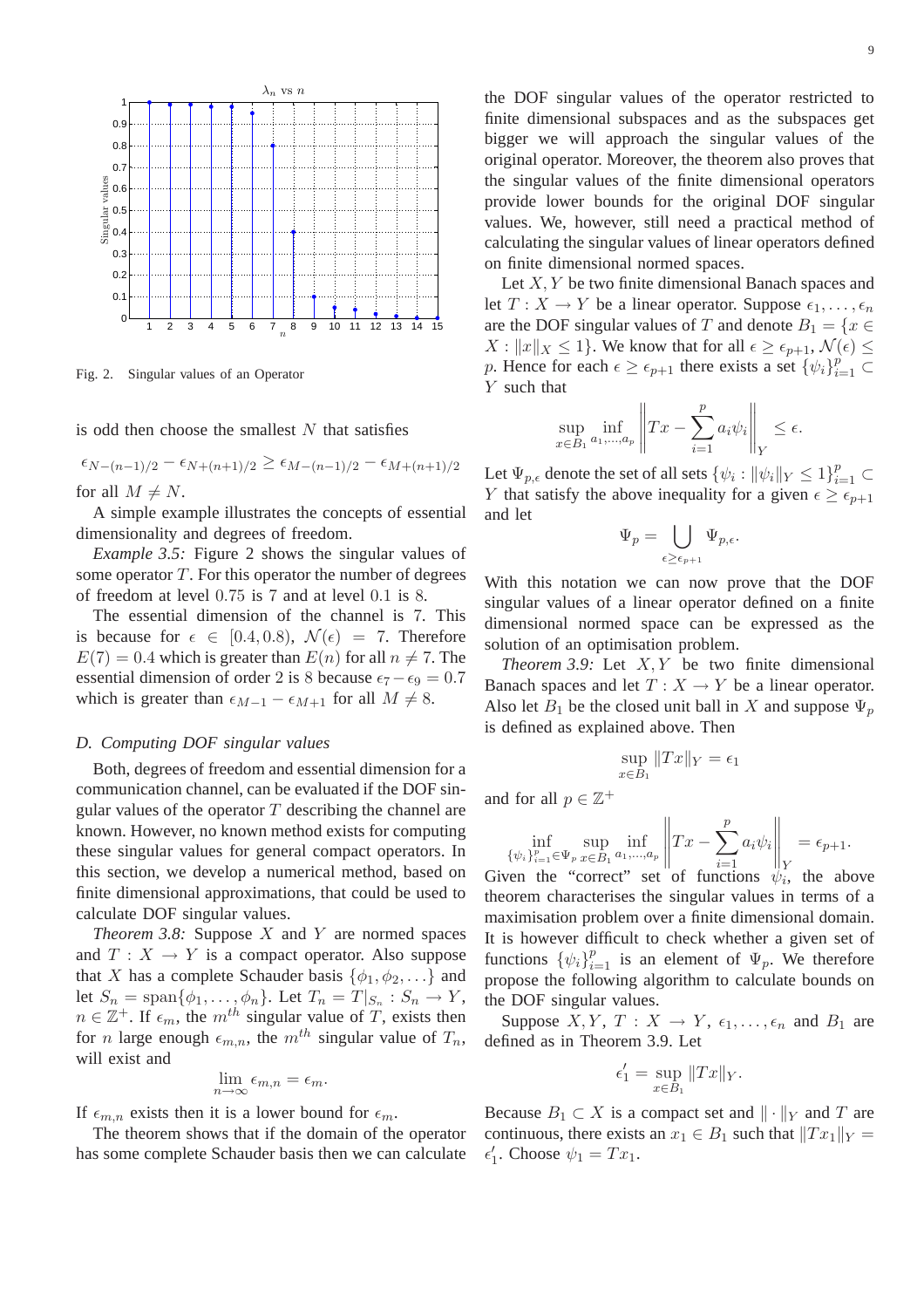Now suppose  $\psi_1, \ldots, \psi_n$  have been chosen. Then let

$$
\epsilon'_{p+1} = \sup_{x \in B_1} \inf_{a_1, ..., a_p} \left\| Tx - \sum_{i=1}^p a_i \psi_i \right\|_Y. \tag{2}
$$

Again, because  $B_1 \subset X$  is a compact set and  $\|\cdot\|_Y$ and T are continuous, there exists an  $x_{n+1} \in B_1$  such that  $x_{p+1}$  attains the maximum in the above equation. Choose  $\psi_{p+1} = Tx_{p+1}$ . Comparing with Theorem 3.9 we note that  $\epsilon'_{p+1}$  is an upper bound for  $\epsilon_{p+1}$ . It is an open question as to whether  $\epsilon'_{p+1} = \epsilon_{p+1}$ .

In this algorithm, instead of searching over all possible sets in  $\Psi_n$  we select a special set that is in some sense (it consists of images of the  $x \in B_1$  that attain the maximum in equation (2)) the best possible set to use. This choice is essential because otherwise the calculation of DOF singular values becomes too cumbersome (one needs to find the set  $\Psi_p$  before calculating  $\epsilon_{p+1}$ ). Note however, that the above algorithm gives the correct value for  $\epsilon_1$ .

The theory presented here has been used to compute the DOF singular values and degrees of freedom in spatial waveform channels of the type discussed in Example 2.3. The results of these computations are presented in Somaraju [18]. Due to space constraints, these results are not further discussed in this paper.

#### *E. Non-compactness of channel operators*

Throughout this paper we have exclusively dealt with channels that can be modeled using compact operators. We have done so because of the following result.

*Theorem 3.10:* (Converse to Theorem 3.1) Suppose X and Y are normed spaces with norms  $\|\cdot\|_X$  and  $\Vert \cdot \Vert_Y$ , respectively, and  $T : X \to Y$  is a bounded linear operator. If for all  $\epsilon > 0$  there exist  $N \in \mathbb{Z}_0^+$  and a set  $\{\psi_i\}_{i=1}^N \subset Y$  such that for all  $x \in \overline{B}_{1,X}(0)$ 

$$
\inf_{a_1,\dots,a_N} \left\| Tx - \sum_{i=1}^N a_i \psi_i \right\|_Y \le \epsilon
$$

then  $T$  is compact.

So any bounded channel operator with finitely many sub-channels must be compact. Indeed, if one can find a channel that is not described by a compact operator, then it will have infinitely many sub-channels and will therefore have infinite capacity. Also, if the channel is described by an operator that is linear but unbounded then there will obviously exist sub-channels over which arbitrarily large gains can be obtained.<sup>9</sup>

#### IV. CONCLUSION

In this paper we assume that a communication channel can be modeled by a normed space  $X$  of transmitter functions that a transmitter can generate, a normed space Y of functions that a receiver can measure and an operator  $T : X \to Y$  that maps the transmitter functions to functions measured by the receiver. We then introduce the concepts of degrees of freedom at level  $\epsilon$ , essential dimension and DOF singular values of such channel operators in the case where they are compact. One can give a physical interpretation for degrees of freedom as follows: if there is some constraint  $\|\cdot\|_X \leq 1$  on the space of source functions and if the receiver can only measure signals that satisfy  $\|\cdot\|_Y > \epsilon$  then the number of degrees of freedom is the number of linearly independent signals that the receiver can measure under the given constraints. If the degrees of freedom are largely independent of the level  $\epsilon$  then it makes sense to talk about the essential dimension of the channel. The essential dimension of the channel is the smallest number of degrees of freedom of the channel that is the same for the largest range of levels  $\epsilon$ . We show how one can use the number of degrees of freedom at level  $\epsilon$  to generalise the Hilbert space concept of singular values to arbitrary normed spaces. We also provide a simple algorithm that can be used to approximately calculate these DOF singular values. Finally, we prove that if the operator describing the channel is not compact then it must either have infinite gain or have an infinite number of degrees of freedom. The general theory developed in this paper is applied to spatial waveform channels in Somaraju [18].

#### APPENDIX

Proofs of Theorems: *Theorem 3.1.* Suppose X and Y are normed spaces with norms  $\|\cdot\|_X$  and  $\|\cdot\|_Y$ , respectively, and  $T : X \to Y$  is a compact operator. Then for all  $\epsilon > 0$  there exist  $N \in \mathbb{Z}_0^+$  and a set  $\{\psi_i\}_{i=1}^N \subset Y$  such that for all  $x \in \overline{B}_{1,X}(0)$ 

$$
\inf_{a_1,\dots,a_N} \left\| Tx - \sum_{i=1}^N a_i \psi_i \right\|_Y \le \epsilon. \tag{3}
$$

*Proof:* The proof is by contradiction. Let  $\epsilon > 0$  be given. Suppose no such  $N$  exists.

Let  $x_1 \in \overline{B}_{1,X}(0)$  be any vector. Choose  $\psi_1 = Tx_1$ . Suppose that  $\{x_1, \ldots, x_N\}$  and  $\{\psi_1, \ldots, \psi_N\}$  have been chosen. Then, by our assumption, there exists an  $x_{N+1} \in$  $B_{1,X}(0)$  such that

$$
\inf_{a_1,\dots,a_N} \left\| Tx_{N+1} - \sum_{i=1}^N a_i \psi_i \right\|_Y > \epsilon.
$$
 (4)

<sup>&</sup>lt;sup>9</sup>It could hence be argued that non-compact channel operators are unphysical, however, we will leave it to the reader to make this judgement.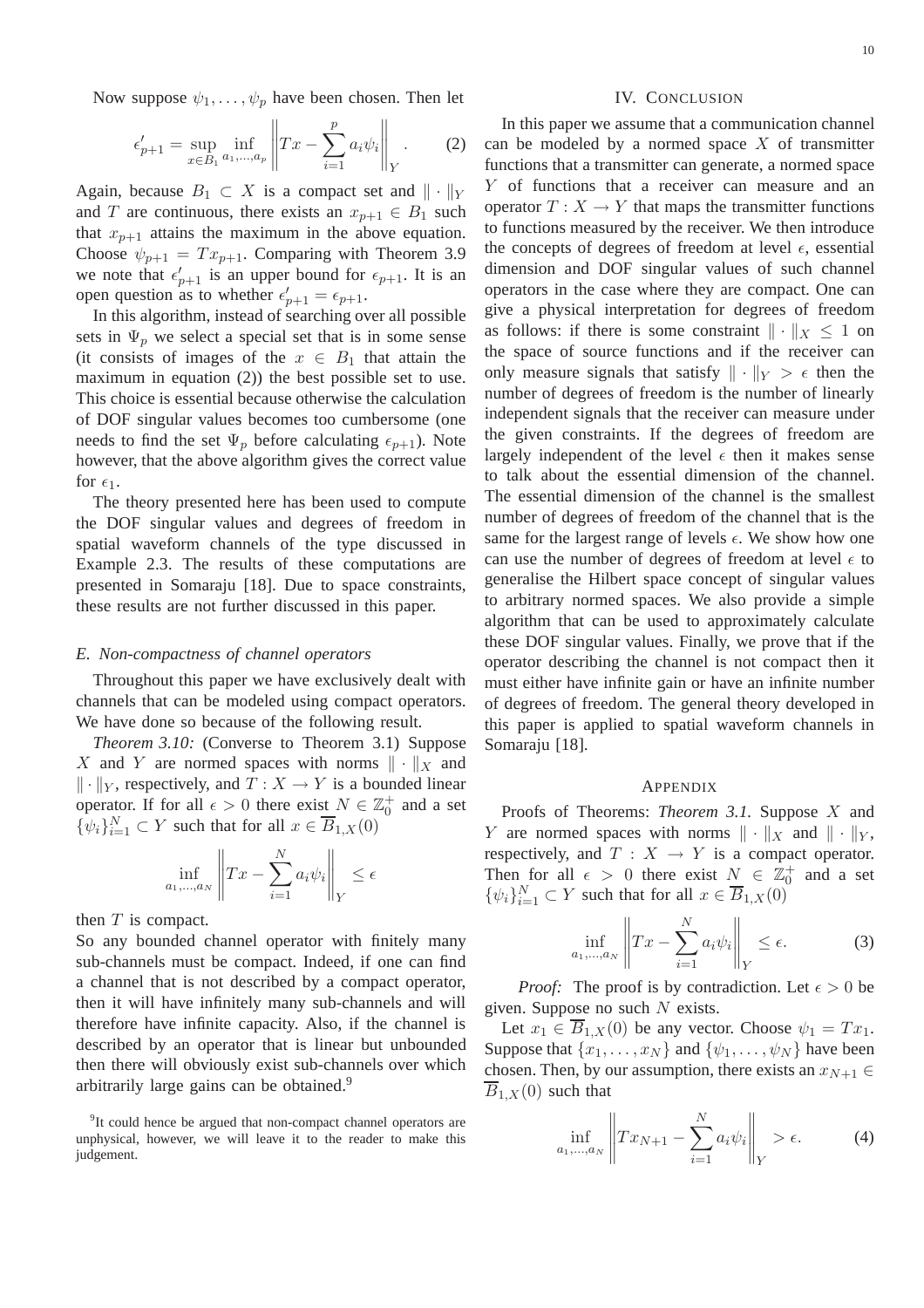Choose  $\psi_{N+1} = Tx_{N+1}$ . By induction, for  $M \leq N$  we have

$$
||Tx_{N+1} - Tx_M||_Y > \epsilon.
$$

This follows from (4) by setting  $a_i = 0$ ,  $i \le N$ ,  $i \ne M$ , and  $a_M = 1$ . Therefore, using the Cauchy criterion, the sequence  ${Tx_n}_{n=1}^{\infty}$  chosen by induction cannot have a convergent subsequence. This is the required contradiction because  ${x_n}_{n=1}^{\infty}$  is a bounded sequence and  $T$  is compact.

*Theorem 3.2.* Suppose  $X$  and  $Y$  are normed spaces with norms  $\lVert \cdot \rVert_X$  and  $\lVert \cdot \rVert_Y$ , respectively, and  $T : X \to Y$ is a compact operator. Let  $\mathcal{N}(\epsilon)$  denote the number of degrees of freedom of T at level  $\epsilon$ . Then

- 1)  $\mathcal{N}(\epsilon) = 0$  for all  $\epsilon \geq ||T||$ .
- 2) Unless T is identically zero, there exists an  $\epsilon_0 > 0$ such that  $\mathcal{N}(\epsilon) \geq 1$  for all  $0 < \epsilon < \epsilon_0$ .
- 3)  $\mathcal{N}(\epsilon)$  is a non-increasing, upper semicontinuous function of  $\epsilon$ .
- 4) In any finite interval  $(\epsilon_1, \epsilon_2) \subset \mathbb{R}$ , with  $0 < \epsilon_1$  $\epsilon_2$ ,  $\mathcal{N}(\epsilon)$  has only finitely many discontinuities, i.e.  $\mathcal{N}(\epsilon)$  only takes finitely many non-negative integer values in any finite  $\epsilon$  interval.

*Proof:*

- 1) Because  $T$  is compact it is bounded, and therefore  $||T|| < \infty$ . Suppose  $\epsilon \geq ||T||$  then  $||Tx||_Y \leq$  $||T|| \leq \epsilon$  for all  $x \in \overline{B}_{1,X}(0)$ . Therefore  $\mathcal{N}(\epsilon) = 0$ .
- 2) If  $||T|| > 0$  there exists an  $x \in X$ ,  $||x||_X \leq 1$  such that  $||Tx||_Y > 0$ . Set  $\epsilon_0 := ||Tx||_Y$ . Then for all  $0 < \epsilon < \epsilon_0, \mathcal{N}(\epsilon) \geq 1.$
- 3) Suppose  $0 < \epsilon_1 < \epsilon_2$ . Then there exist functions  $\psi_1, \ldots, \psi_{\mathcal{N}(\epsilon_1)}$  such that for all  $x \in \overline{B}_{1,X}(0)$

$$
\inf_{a_1,\dots,a_{\mathcal{N}(\epsilon_1)}} \left\| Tx - \sum_{i=1}^{\mathcal{N}(\epsilon_1)} a_i \psi_i \right\|_Y < \epsilon_1 < \epsilon_2
$$

Therefore  $\mathcal{N}(\epsilon_2) \leq \mathcal{N}(\epsilon_1)$  from the definition of the number of degrees of freedom at level  $\epsilon$ , i.e.  $\mathcal{N}(\epsilon)$  is non-increasing. In particular we have

$$
\lim_{\epsilon \searrow \epsilon_1} \mathcal{N}(\epsilon) \leq \mathcal{N}(\epsilon_1).
$$

Assume that the above inequality is strict. Then there exists an  $N \in \mathbb{Z}_0^+$ ,  $N \leq \mathcal{N}(\epsilon_1)$ , and for all  $\theta > 0$  there exists a set  $\{\psi_i^{\theta}\}_{i=1}^N \subset Y$  such that for all  $x \in \overline{B}_{1,X}(0)$ 

$$
\inf_{a_1,\dots,a_N} \left\| Tx - \sum_{i=1}^N a_i \psi_i^{\theta} \right\|_Y \le \epsilon_1 + \theta. \tag{5}
$$

On the other hand, since  $\mathcal{N}(\epsilon_1) > N$ , for all sets  $\{\psi_i\}_{i=1}^N \subset Y$  there exists an  $x \in \overline{B}_{1,X}(0)$  such

that

$$
\mu := \inf_{a_1, ..., a_N} \left\| Tx - \sum_{i=1}^N a_i \psi_i \right\|_Y > \epsilon_1. \tag{6}
$$

But (5) contradicts (6) for  $\theta := \frac{1}{2}(\mu - \epsilon_1)$ . Hence  $\lim_{\epsilon \searrow \epsilon_1} \mathcal{N}(\epsilon) = \mathcal{N}(\epsilon_1)$  and  $\mathcal{N}(\epsilon)$  is upper semicontinuous.

4) This follows from Parts 1 and 3.

*Proposition 3.3.* Suppose X and Y are normed spaces and  $T: X \to Y$  is a compact operator. Let  $\mathcal{N}(\epsilon)$  denote the number of degrees of freedom of  $T$  at level  $\epsilon$ . Then  $\mathcal{N}(\epsilon)$  is equal to the number of DOF singular values that are greater than  $\epsilon$ .

*Proof:* This follows from careful counting of the numbers of degrees of freedom at level  $\epsilon$  including repeated counting according to the height of any occurring "jumps".

*Theorem 3.4.* Suppose X and Y are normed spaces with norms  $\Vert \cdot \Vert_X$  and  $\Vert \cdot \Vert_Y$ , respectively, and  $T : X \to Y$ is a compact operator. Let  $\epsilon_m$  be a DOF singular value of the operator T. Then for all  $\theta > 0$  there exists a  $\phi \in X$ ,  $\|\phi\|_X = 1$ , such that

$$
\epsilon_m + \theta \ge ||T\phi||_Y \ge \epsilon_m - \theta.
$$

*Proof:* The proof is by contradiction. Assume that there exists a  $\theta > 0$  such that for all  $\phi \in X$ ,  $\|\phi\|_X = 1$ , we have  $||T\phi||_Y \notin [\epsilon_m - \theta, \epsilon_m + \theta]$ . Let  $\mathcal{N}(\epsilon)$  denote the number of degrees of freedom at level  $\epsilon$  of the operator T. From the definition of degrees of freedom at level  $\epsilon$ we have

$$
\mathcal{N}(\epsilon_m + \theta) \leq m - 1,\tag{7}
$$

$$
\mathcal{N}(\epsilon_m - \theta) \geq m. \tag{8}
$$

By (7), there exist vectors  $\psi_1, \dots, \psi_{m-1} \in Y$  such that for all  $x \in \overline{B}_{1,X}(0)$ 

$$
\inf_{a_1,\dots,a_{m-1}}\left\|Tx-\sum_{i=1}^{m-1}a_i\psi_i\right\|\leq\epsilon_m+\theta.
$$

By our assumption on  $||T\phi||_Y$ ,

$$
\inf_{a_1,\dots,a_{m-1}}\left\|T\phi-\sum_{i=1}^{m-1}a_i\psi_i\right\|\leq\epsilon_m-\theta.
$$

This follows from consideration of the case  $a_1 = \cdots =$  $a_{m-1} = 0$ . Hence  $\mathcal{N}(\epsilon_m - \theta) \leq m - 1$  since scaling  $\phi$ to non-unit norm is equivalent to scaling all the  $a_i$ . This contradicts inequality (8). Therefore there exists a  $\phi$  that satisfies the conditions of the theorem.

*Theorem 3.5.* Suppose  $H_1$  and  $H_2$  are Hilbert spaces and  $T : \mathcal{H}_1 \to \mathcal{H}_2$  is a compact operator. Then for all

Г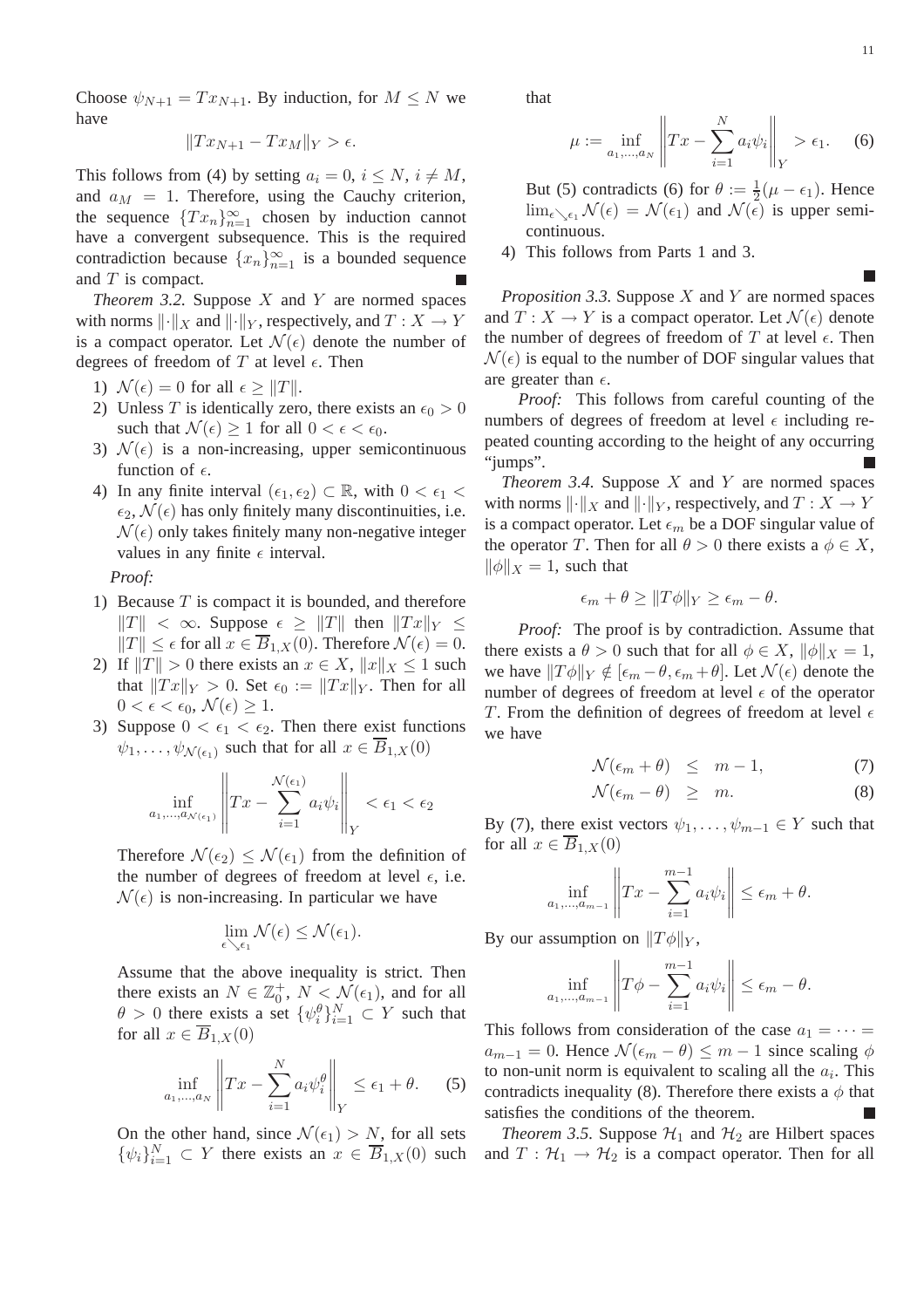$\epsilon > 0$  there exist an  $N \in \mathbb{Z}_0^+$  and a set of N mutually orthogonal vectors  $\{\phi_i\}_{i=1}^N \subset \mathcal{H}_1$  such that if

$$
x \in \mathcal{H}_1, \ \|x\|_{\mathcal{H}_1} \le 1 \text{ and } \langle x, \phi_i \rangle_{\mathcal{H}_1} = 0
$$

then

$$
||Tx||_{\mathcal{H}_2} \leq \epsilon.
$$

Moreover, the smallest  $N$  that satisfies the above condition for a given  $\epsilon$  is equal to the number of Hilbert space singular values of T that are greater than  $\epsilon$ .

*Proof:* We first prove that such an N is given by the number of Hilbert space singular values of  $T$  that are greater than  $\epsilon$  and then prove that this is the smallest such N.

Let  $\epsilon > 0$  be given. Because T is compact, we can use the singular value decomposition theorem which says [21, p. 261]

$$
T \cdot = \sum_{i} \sigma_i \langle \cdot, \phi_i \rangle_{\mathcal{H}_1} \psi_i. \tag{9}
$$

Here,  $\sigma_i$ ,  $\phi_i$  and  $\psi_i$  with  $i \in \mathbb{Z}^+$  are the Hilbert space singular values and left and right singular vectors of  $T$ , respectively. We assume w.l.o.g. that the Hilbert space singular values are ordered in non-increasing order. We denote by  $N_1 \in \mathbb{Z}^+$  the number of Hilbert space singular values of T that are greater than  $\epsilon$ , i.e.  $\sigma_i > \epsilon$  if and only if  $i \leq N_1$ .

Now, if x is orthogonal to  $\phi_i$ ,  $i = 1, \ldots, N_1$  and if  $||x||_{\mathcal{H}_1} \leq 1$  then from equation (9)

$$
||Tx||_{\mathcal{H}_2}^2 = \sum_{i=1}^{\infty} \sigma_i^2 |\langle x, \phi_i \rangle_{\mathcal{H}_1}|^2 ||\psi_i||_{\mathcal{H}_2}^2
$$
  

$$
\leq \epsilon^2 \sum_{i=N_1+1}^{\infty} |\langle x, \phi_i \rangle_{\mathcal{H}_1}|^2
$$
  

$$
\leq \epsilon^2.
$$

For  $N < N_1$ , the linear span of any set  $\{\varphi_i\}_{i=1}^N \subset \mathcal{H}_1$ has a non-trivial orthogonal complement in the span of  $\{\phi_i\}_{i=1}^{N_1}$ . Any vector x in this complement with  $||x||_{\mathcal{H}_1} =$ 1 fullfills the conditions of the theorem but  $||Tx||_{\mathcal{H}_2} > \epsilon$ by equation (9).

*Theorem 3.6.* Suppose that  $H_1$  and  $H_2$  are Hilbert spaces and  $T : \mathcal{H}_1 \to \mathcal{H}_2$  is a compact operator. Then the number of degrees of freedom at level  $\epsilon$  is equal to the number of Hilbert space singular values of  $T$  that are greater than  $\epsilon$ .

*Proof:* As in the prove of the previous theorem, let  $N_1 \in \mathbb{Z}^+$  denote the number of Hilbert space singular values of T that are greater than  $\epsilon$ . Let  $\sigma_i$ ,  $\phi_i$  and  $\psi_i$  with  $i \in \mathbb{Z}^+$  denote the Hilbert space singular values in nonincreasing order and the left and right singular vectors

of T, respectively. Let  $N_2 \in \mathbb{Z}^+$  denote the number of degrees of freedom of T at level  $\epsilon$ .

We first prove that  $N_1 \geq N_2$ . If x is in the unit ball in  $\mathcal{H}_1$  then we can write  $x = \sum_{i=1}^{\infty} \langle x, \phi_i \rangle_{\mathcal{H}_1} \phi_i + x_r$ . Here  $x_r$  is the remainder term that is orthogonal to all the  $\phi_i$ . From equation (9) and  $\sigma_i \leq \epsilon$  for  $i > N_1$  it follows that

$$
\left\|Tx - \sum_{i=1}^{N_1} \sigma_i \langle x, \phi_i \rangle_{\mathcal{H}_1} \psi_i \right\|_{\mathcal{H}_2} \le \epsilon
$$

and hence  $N_1 \geq N_2$  by the definition of the number of degrees of freedom at level  $\epsilon$  (set  $a_i = \sigma_i \langle x, \phi_i \rangle_{\mathcal{H}_1}$  in that definition).

To prove that  $N_1 \leq N_2$  assume that  $N_1 > N_2$  to arrive at a contradiction. Then there exists a set  $\{\psi'_i\}_{i=1}^{N_2} \subset \mathcal{H}_2$ such that

$$
\inf_{a_1,\dots,a_{N_2}} \left\| Tx - \sum_{i=1}^{N_2} a_i \psi'_i \right\|_{\mathcal{H}_2} \le \epsilon
$$

for all  $x \in \mathcal{H}_1$ ,  $||x||_{\mathcal{H}_1} \leq 1$ . Because we assume that  $N_1 > N_2$ , there exists a  $y \in \text{span}\{\psi_1, \dots, \psi_{N_1}\}\$  which is orthogonal to all the  $\psi'_i$ . Let  $y = \sum_{i=1}^{N_1} b_i \psi_i$ . Then  $y = Tx$  where  $x = \sum_{i=1}^{N_1} \frac{b_i}{\sigma_i}$  $\frac{b_i}{\sigma_i} \phi_i$  by equation (9). We can assume w.l.o.g. that the  $b_i$  are normalised so that  $||x||_{\mathcal{H}_1} = 1$ . If this is done then

$$
\inf_{a_1,\dots,a_{N_2}} \left\| Tx - \sum_{i=1}^{N_2} a_i \psi_i' \right\|_{\mathcal{H}_2}^2 = \|y\|_{\mathcal{H}_2}^2 \qquad (10)
$$

$$
= \sum_{i=1}^{N_1} b_i^2 \qquad (11)
$$

$$
\geq \sum_{i=1}^{N_1} \frac{b_i^2}{\sigma_i^2} \epsilon^2 \quad (12)
$$

$$
= \epsilon^2. \qquad (13)
$$

In the above we get equation  $(10)$  from the fact that y is orthogonal to all the  $\psi'_i$ , inequality (12) from  $\sigma_i > \epsilon$ for  $i \leq N_1$  and equation (13) from  $||x||_{\mathcal{H}_1} = 1$ . The inequality  $(10)$ – $(13)$  is the required contradiction. This proves that  $N_1 \leq N_2$  and hence  $N_1 = N_2$ .

*Corollary 3.1.* Suppose  $H_1$  and  $H_2$  are Hilbert spaces and  $T : \mathcal{H}_1 \rightarrow \mathcal{H}_2$  is a compact operator. Suppose  $\{\epsilon_m\}$  are the DOF singular values of T and  $\{\sigma_m\}$  are the possibly repeated Hilbert space singular values of T written in non-increasing order. Then

$$
\sigma_m=\epsilon_m
$$

for all  $m \in \mathbb{Z}^+$ .

*Proof:* This follows immediately from Theorem 3.6 and Proposition 3.3 by a simple counting argument.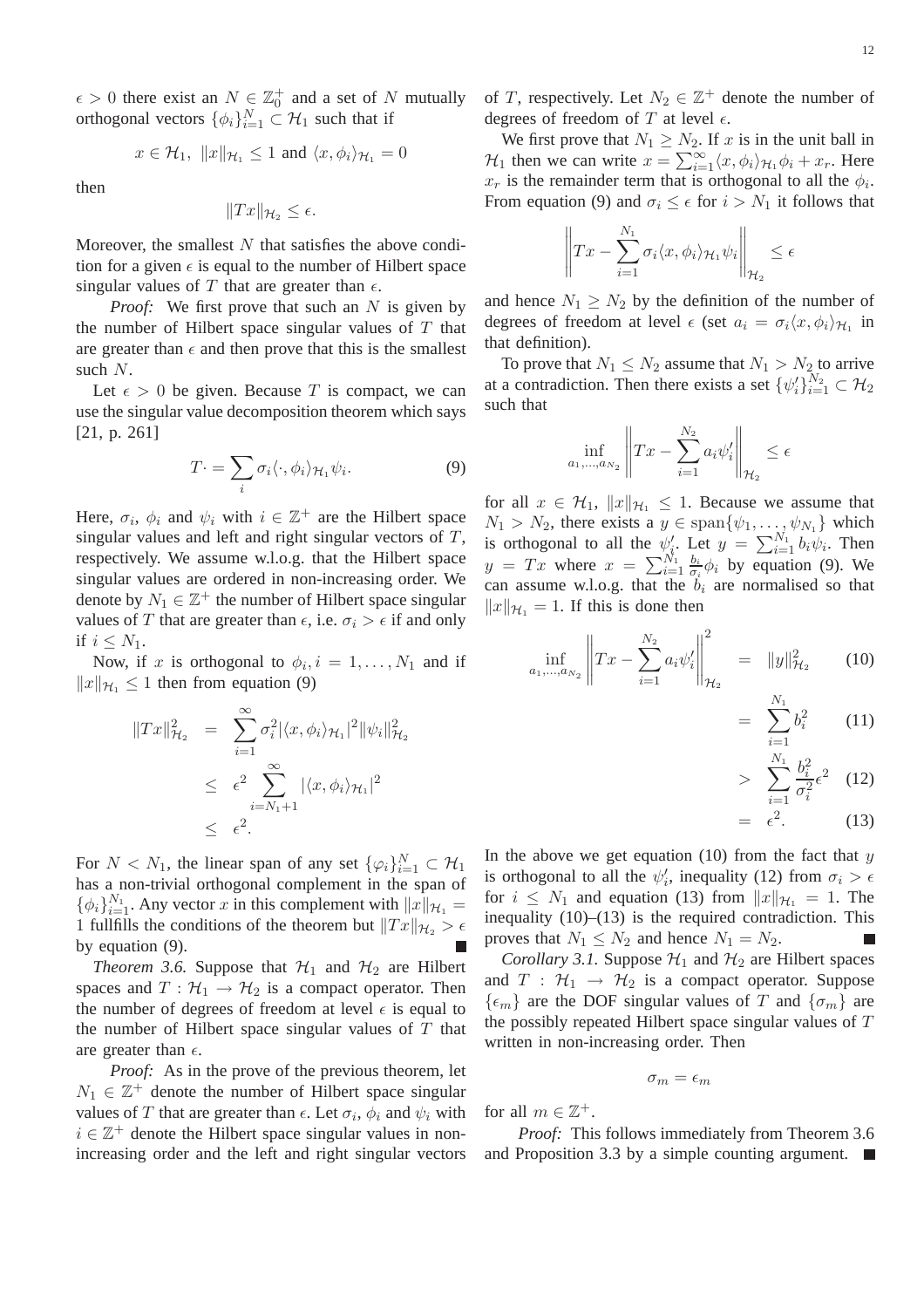*Theorem 3.8.* Suppose  $X$  and  $Y$  are normed spaces and  $T : X \to Y$  is a compact operator. Also suppose that X has a complete Schauder basis  $\{\phi_1, \phi_2, ...\}$  and let  $S_n = \text{span}\{\phi_1, \dots, \phi_n\}$ . Let  $T_n = T|_{S_n} : S_n \to Y$ ,  $n \in \mathbb{Z}^+$ . If  $\epsilon_m$ , the  $m^{th}$  singular value of T, exists then for *n* large enough  $\epsilon_{m,n}$ , the  $m^{th}$  singular value of  $T_n$ , will exist and

$$
\lim_{n \to \infty} \epsilon_{m,n} = \epsilon_m.
$$

If  $\epsilon_{m,n}$  exists then it is a lower bound for  $\epsilon_m$ . *Proof Outline:* The crux of the argument used to prove the theorem is as follows. Assume  $\epsilon > 0$  is given and let  $\mathcal{N}(\epsilon)$  denote the number of degrees of freedom at level  $\epsilon$  for the operator T. By definition there exist functions  $\{\psi_1,\ldots,\psi_{\mathcal{N}(\epsilon)}\}\subset Y$  such that for all  $x\in X$ ,  $||x||_X \le 1$ ,  $Tx$  can be approximated to level  $\epsilon$  by a linear combination of the  $\psi_i$  and further, no set of functions  $\{\psi'_1, \dots, \psi'_N\} \subset Y$  can approximate all the  $Tx$ if  $N < \mathcal{N}(\epsilon)$ . Equivalently, there is a vector in the closed unit ball in  $X$  whose image under  $T$  can be approximated by a vector in span $\{\psi_1,\ldots,\psi_{\mathcal{N}(\epsilon)}\}$  but not by any vector in span $\{\psi'_1, \ldots, \psi'_N\}.$ 

So we take the inverse image of an  $\epsilon$ -net of points in span $\{\psi_1,\ldots,\psi_{\mathcal{N}(\epsilon)}\}$  and choose n large enough so that all the inverse images are close to  $S_n$ . We can do this because the  $\phi_i$  form a complete Schauder basis for X. We then show that there exists a vector in  $S_n$  such that its image under  $T$  cannot be approximated by a linear combination of  $\psi'_1, \ldots, \psi'_N$  for  $N < \mathcal{N}(\epsilon)$ . This will prove that the number of degrees of freedom at level  $\epsilon$ of  $T_n$  approaches that of  $T$  and consequently so do the singular values. The details are as follows.

*Proof:* We will prove this theorem in two parts. Assume that  $\epsilon_m$  exists. In part a) we will prove that if  $\epsilon_{m,N}$  exists for some  $N \in \mathbb{Z}^+$  then  $\epsilon_{m,n}$  exists for all  $n > N$ , and the  $\epsilon_{m,n}$  form a non-decreasing sequence indexed by n that is bounded from above by  $\epsilon_m$ . In part b) we prove by contradiction that  $\epsilon_{m,n}$  exists for some  $n \in \mathbb{Z}^+$  and that  $\epsilon_{m,n}$  must converge to  $\epsilon_m$ .

We will use the following notation in the proof:

$$
\operatorname{span}_{\epsilon}\{\psi_1, \dots, \psi_N\} = \left\{ y \in Y : \inf_{a_1, \dots, a_N} \left\| y - \sum_{i=1}^N a_i \psi_i \right\|_Y \le \epsilon \right\}
$$

and  $B_r = \{x \in X : ||x||_X \leq r\}.$ 

**Part a:** Let  $T$  and  $T_n$  be defined as in the theorem and let  $\mathcal{N}(\epsilon)$  and  $\mathcal{N}_n(\epsilon)$  be the numbers of degrees of freedom at level  $\epsilon$  of T and  $T_n$ , respectively. Assume that  $\epsilon_{m,n_1}$  exists and let  $n_2 > n_1$ .

Then for all sets  $\{\psi_1, \dots, \psi_{\mathcal{N}_{n_1}(\epsilon)-1}\} \subset Y$  there is a  $\xi \in S_{n_1} \cap B_1$  such that

$$
T_{n_1}\xi = T\xi \notin \text{span}_{\epsilon}\{\psi_1,\ldots,\psi_{\mathcal{N}_{n_1}(\epsilon)-1}\}.
$$

Because  $S_{n_1} \subset S_{n_2}$  we have  $\xi \in S_{n_2} \cap B_1$  and

$$
T_{n_2}\xi = T\xi \notin \text{span}_{\epsilon}\{\psi_1,\ldots,\psi_{\mathcal{N}_{n_1}(\epsilon)-1}\}.
$$

Therefore for all  $\epsilon > 0$ 

$$
\mathcal{N}_{n_2}(\epsilon) \ge \mathcal{N}_{n_1}(\epsilon). \tag{14}
$$

Because

$$
\inf_{\epsilon < \epsilon_{m,n_1}} \mathcal{N}_{n_1}(\epsilon) \ge m \tag{15}
$$

we have  $\mathcal{N}_{n_2}(\epsilon) \geq \mathcal{N}_{n_1}(\epsilon) \geq m$  for  $\epsilon < \epsilon_{m,n_1}$ . Hence  $\epsilon_{m,n_2}$  must exist.

From the definition of DOF singular values we have inequality (15) and

$$
\sup_{\epsilon > \epsilon_{m,n_2}} \mathcal{N}_{n_2}(\epsilon) \le m - 1
$$

If  $\epsilon_{m,n_1} > \epsilon_{m,n_2}$  then there exists an  $\epsilon'$  such that  $\epsilon_{m,n_1} >$  $\epsilon' > \epsilon_{m,n_2}$ . Therefore,

$$
\mathcal{N}_{n_1}(\epsilon') \ge m > m - 1 \ge \mathcal{N}_{n_2}(\epsilon').
$$

This contradicts inequality (14). Therefore  $\epsilon_{m,n_1} \leq$  $\epsilon_{m,n_2}$ .

The same line of arguments as above can be used to show that if both  $\epsilon_m$  and  $\epsilon_{m,n}$  exist then  $\epsilon_{m,n} \leq \epsilon_m$ . Recall that we have assumed at the beginning that  $\epsilon_m$ exists. Therefore, if  $\epsilon_{m,N}$  exists for some  $N \in \mathbb{Z}^+$  then  $\epsilon_{m,n}$  is a non-decreasing sequence in  $n \geq N$  that is bounded from above by  $\epsilon_m$ .

**Part b:** By part a), if  $\epsilon_{m,n}$  exists for  $n \geq n_1$  then, because  $\epsilon_{m,n}$  is a bounded monotonic sequence in n it must converge to some  $\epsilon'_m \leq \epsilon_m$ .

Now there are two situations to consider. Firstly,  $\epsilon_{m,n}$ might not exist for any  $n \in \mathbb{Z}^+$ . Secondly,  $\epsilon_{m,n}$  might exist for some *n* but the limit  $\epsilon'_m$  might be strictly less than  $\epsilon_m$ . We consider the two situations separately and arrive at the same set of inequalities in both situations. We then derive a contradiction from that set.

**Situation 1:** Assume that  $\epsilon_{m,n}$  does not exist for any  $n \in \mathbb{Z}^+$ . Then

$$
\mathcal{N}_n(\epsilon) \le m - 1 \tag{16}
$$

for all  $n \in \mathbb{Z}^+$  and  $\epsilon > 0$ . Using the definition of degrees of freedom for T there exist constants  $\alpha < \beta < \epsilon_m$  such that

$$
\mathcal{N}_n(\alpha) \le m - 1 \quad \text{for all } n \in \mathbb{Z}^+ \quad \text{and} \qquad (17)
$$

$$
\mathcal{N}(\beta) \ge m. \tag{18}
$$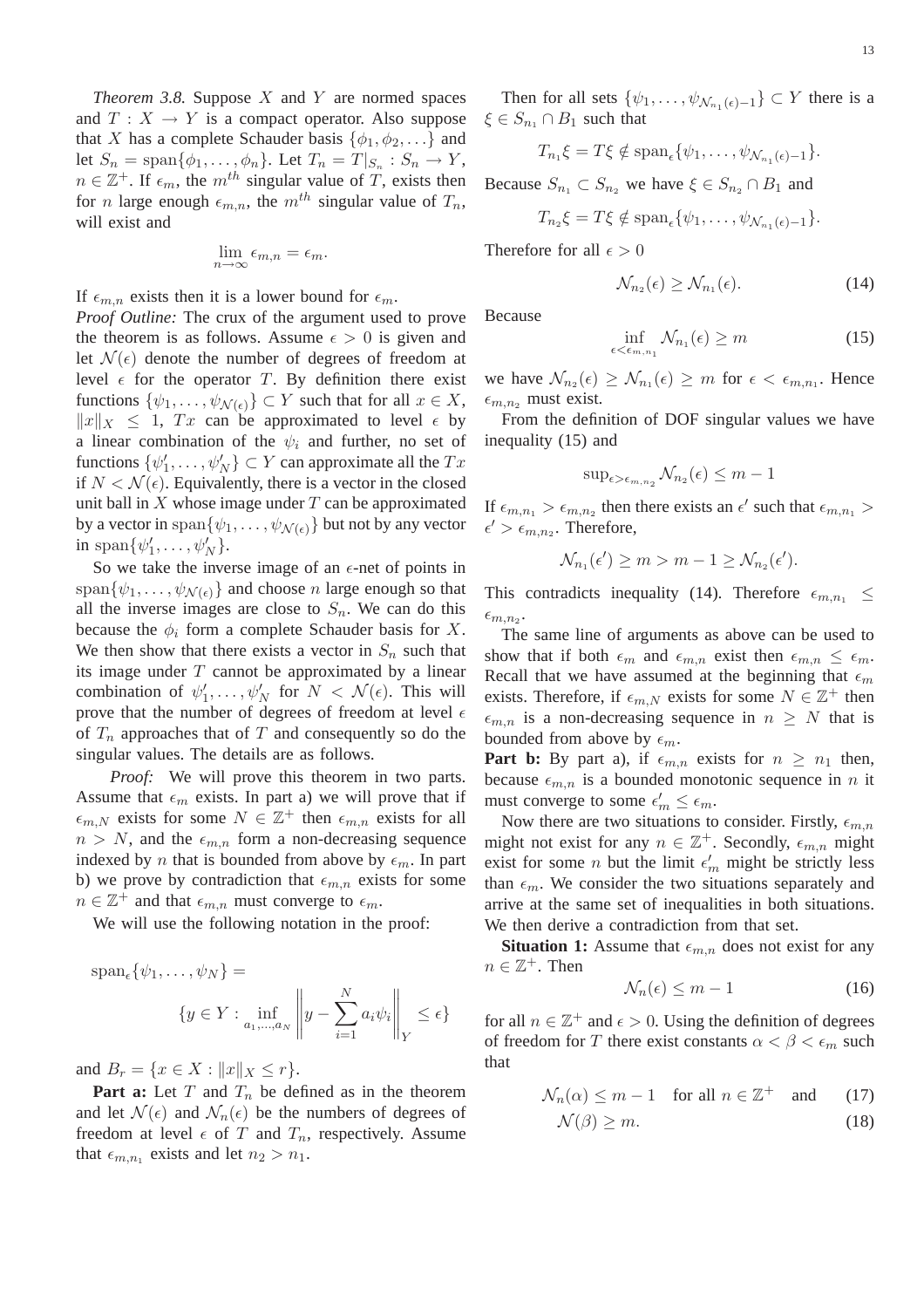**Situation 2:** Assume that  $\epsilon'_m < \epsilon_m$ . From the definition of DOF singular values we know

$$
\sup_{\epsilon > \epsilon_{m,n}} \mathcal{N}_n(\epsilon) \le m - 1 \quad \text{ for all } n \in \mathbb{Z}^+ \quad \text{and}
$$
  

$$
\inf_{\epsilon < \epsilon_m} \mathcal{N}(\epsilon) \ge m.
$$

Because  $\epsilon_{m,n} \leq \epsilon'_m$ , we know that there exist numbers  $\alpha$  and  $\beta$ ,  $\epsilon'_{m} < \alpha < \beta < \epsilon_{m}$  such that

$$
\mathcal{N}_n(\alpha) \le m - 1 \quad \text{for all } n \in \mathbb{Z}^+ \quad \text{and} \quad (19)
$$
  

$$
\mathcal{N}(\beta) \ge m. \tag{20}
$$

These are the same conditions as (17) and (18). Therefore, in both situations we need to prove that the inequalities (19) and (20) cannot be simultaneously true.

Because T is compact,  $TB_1$  is totally bounded [20, ch. 8]. Therefore,  $TB_1$  has a finite  $\epsilon$ -net for all  $\epsilon > 0$ . Hence there exists a set of vectors  $\{\xi_1,\ldots,\xi_P\} \subset B_1$ such that for all  $y \in TB_1$  there exists a  $p, 1 \leq p \leq P$ with

$$
||T\xi_p - y||_Y < \frac{\beta - \alpha}{2}.
$$
 (21)

Now, because  $\{\phi_1, \phi_2, \ldots\}$  is a complete Schauder basis for X and because  $P < \infty$ , there exists a number N such that for all  $n > N$  and for all  $p, 1 \leq p \leq P$ , there exists a  $\xi_{p,n} \in S_n \cap B_1$  such that

$$
\|\xi_{p,n} - \xi_p\|_X < \frac{\beta - \alpha}{2\|T\|}.\tag{22}
$$

Therefore, for all  $y \in TB_1$  and for all  $n > N$  there exists a  $p, 1 \le p \le P$  and a  $\xi_{p,n} \in S_n \cap B_1$  such that

$$
||T\xi_{p,n} - y||_Y = ||T\xi_{p,n} - T\xi_p + T\xi_p - y||_Y
$$
  
\n
$$
\leq ||T\xi_{p,n} - T\xi_p||_Y + ||T\xi_p - y||_Y
$$
  
\n
$$
< ||T(\xi_{p,n} - \xi_p)||_Y + \frac{\beta - \alpha}{2}
$$
  
\n
$$
< ||T||\frac{\beta - \alpha}{2||T||} + \frac{\beta - \alpha}{2}
$$
  
\n
$$
= \beta - \alpha.
$$
 (23)

We get the first inequality above from the triangle inequality, the second one from inequality (21) and the final one from inequality (22). From inequality (19) and the definition of the number of degrees of freedom, we know that for all  $n \in \mathbb{Z}^+$  there exists a set of vectors  $\{\psi_{1,n},\ldots,\psi_{m-1,n}\}\subset Y$  such that

$$
y \in \text{span}_{\alpha} \{ \psi_{1,n}, \dots, \psi_{m-1,n} \} \tag{24}
$$

for all  $y \in T(S_n \cap B_1)$ .

But, from the definition of the number of degrees of freedom and inequality (20) we know that for all  $n \in \mathbb{Z}^+$ and all sets of vectors  $\{\psi_{1,n},\ldots,\psi_{m-1,n}\}$  there exists a vector  $\psi \in TB_1$  such that

$$
\psi \notin \mathrm{span}_{\beta}\{\psi_{1,n},\ldots,\psi_{m-1,n}\}.
$$

From inequality (23) we know that for all  $n > N$  there exists a  $\xi_{p,n} \in S_n \cap B_1$  such that

$$
||T\xi_{p,n} - \psi|| < \beta - \alpha.
$$

Therefore, for all  $n > N$  there exists a  $\xi_{n,n} \in S_n \cap B_1$ such that

$$
T\xi_{p,n} \notin \text{span}_{\alpha} \{ \psi_{1,n}, \dots, \psi_{m-1,n} \}. \tag{25}
$$

This directly contradicts condition (24). Therefore, if  $\epsilon_m$ exists then  $\epsilon_{m,n}$  exists for *n* large enough and

$$
\lim_{n \to \infty} \epsilon_{m,n} = \epsilon_m.
$$

*Theorem 3.9.* Let  $X, Y$  be two finite dimensional Banach spaces and let  $T : X \to Y$  be a linear operator. Also let  $B_1$  be the closed unit ball in X and suppose  $\Psi_p$ is defined as in Section III-D. Then

$$
\sup_{x \in B_1} \|Tx\|_Y = \epsilon_1
$$

and for all  $p \in \mathbb{Z}^+$ 

$$
\inf_{\{\psi_i\}_{i=1}^p \in \Psi_p} \sup_{x \in B_1} \inf_{a_1, ..., a_p} \left\| Tx - \sum_{i=1}^p a_i \psi_i \right\|_Y = \epsilon_{p+1}.
$$

*Proof:* Let  $\epsilon'_{p+1}$  denote the left hand side of the above equation. Assume  $\epsilon'_{p+1} < \epsilon_{p+1}$ . Then there exists a set  $\{\psi_i\}_{i=1}^p \in \Psi_p$  such that

$$
\epsilon_{p+1}'' := \sup_{x \in B_1} \inf_{a_1, ..., a_p} \left\| Tx - \sum_{i=1}^p a_i \psi_i \right\| < \epsilon_{p+1}.
$$

By definition this implies  $\mathcal{N}(\epsilon_{p+1}'') \leq p$ , a contradiction to  $\inf_{\epsilon \leq \epsilon_{p+1}} \mathcal{N}(\epsilon) \geq p+1$ . Hence  $\epsilon'_{p+1} \geq \epsilon_{p+1}$ . Now assume  $\epsilon'_{p+1} > \epsilon_{p+1}$ . Let  $\epsilon \in (\epsilon_{p+1}, \epsilon'_{p+1})$ . From  $\sup_{\epsilon > \epsilon_{p+1}} \mathcal{N}(\epsilon) = p$  it follows  $\mathcal{N}(\epsilon) \leq p$ . Hence there exists a set  $\{\psi_i\}_{i=1}^p \subset Y$  such that

$$
\sup_{x \in B_1} \inf_{a_1, \dots, a_p} \left\| Tx - \sum_{i=1}^p a_i \psi_i \right\| \le \epsilon < \epsilon'_{p+1}.
$$

Therefore  $\{\psi_i\}_{i=1}^p \in \Psi_{p,\epsilon} \subset \Psi_p$  and

$$
\epsilon'_{p+1} > \inf_{\{\psi_i\}_{i=1}^p \in \Psi_p} \sup_{x \in B_1} \inf_{a_1, \dots, a_p} \left\| Tx - \sum_{i=1}^p a_i \psi_i \right\|,
$$

a contradiction. Hence  $\epsilon'_{p+1} = \epsilon_{p+1}$ . *Theorem 3.10*. (Converse to Theorem 3.1) Suppose X and Y are normed spaces with norms  $\|\cdot\|_X$  and  $\|\cdot\|_Y$ , respectively, and  $T : X \rightarrow Y$  is a bounded linear operator. If for all  $\epsilon > 0$  there exist  $N \in \mathbb{Z}_0^+$  and a set  $\{\psi_i\}_{i=1}^N \subset Y$  such that for all  $x \in \overline{B}_{1,X}(0)$ 

$$
\inf_{a_1,\dots,a_N} \left\| Tx - \sum_{i=1}^N a_i \psi_i \right\|_Y \le \epsilon
$$